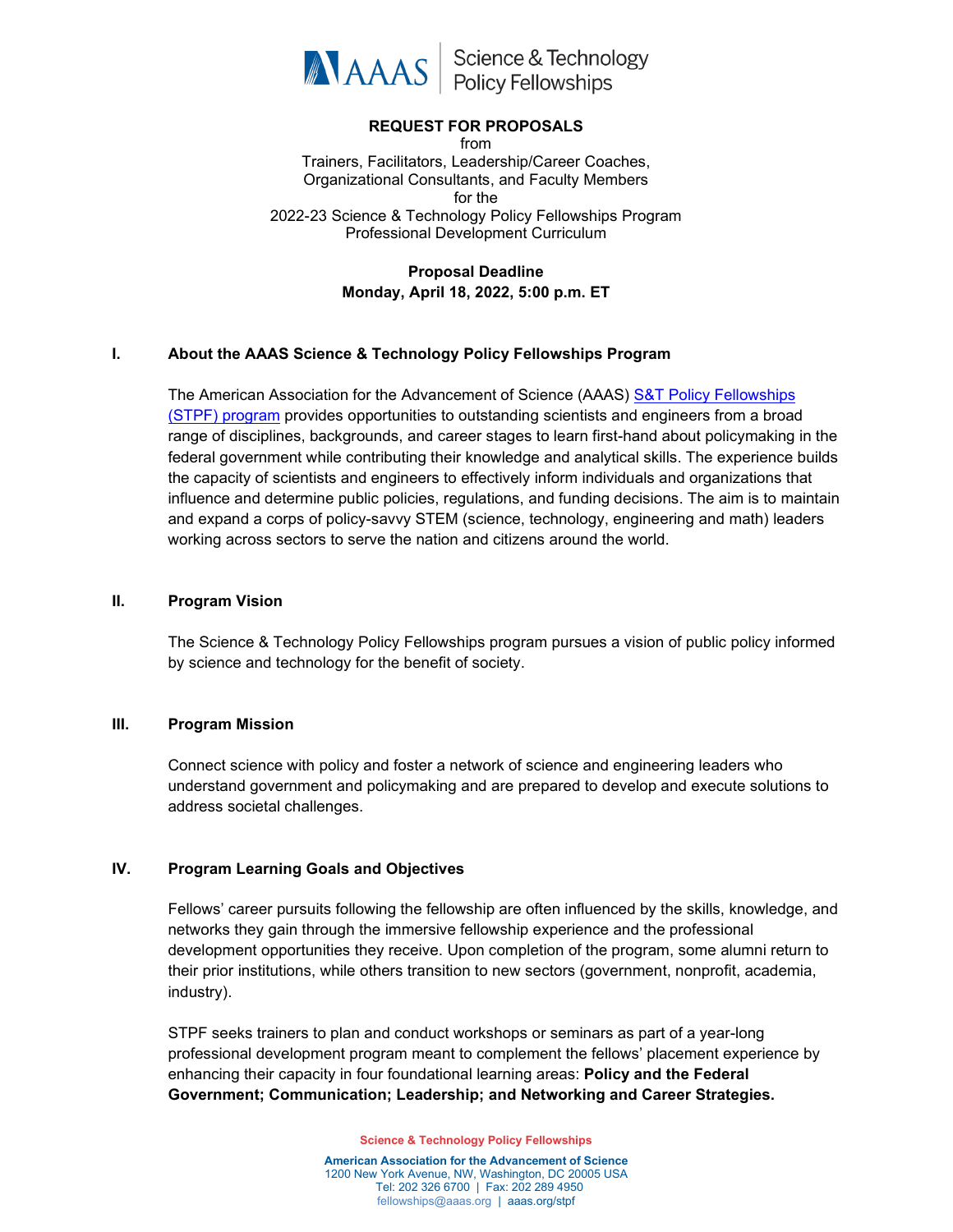### **STPF Professional Development Learning Goals**

Each workshop proposal should provide programming that addresses one or more of the following overarching learning goals:

- 1) Integrate science and technology expertise with inclusive communication and leadership skills to impact policy in the federal government.
- 2) Build and maintain a network of diverse stakeholders who are committed to utilizing science to inform policy.
- 3) Develop science and technology policy knowledge and skills to operate effectively in the federal government.
- 4) Empower fellows as agents of change for advancing science and serving society for all.

### **Professional Development Learning Objectives**

Each workshop proposal should target one or more of the following learning objectives:

### **Policy and the Federal Government**

Fellows will be able to…

- Examine the complexities between and within the legislative, executive, and/or judicial branches of government on policy formation.
- Analyze the relationship between science and policy in the federal government and the role of diverse stakeholders.
- Evaluate the impact of contemporary societal issues on science and policy.
- Contribute to pathways that encourage the value of scientific thinking in federal agencies.
- Contribute to pathways that advance equity and justice in the science/policy nexus and the federal government.

### **Communication**

Fellows will be able to…

- Demonstrate knowledge of communication processes to facilitate collaboration with diverse stakeholders.
- Defend the importance of effective science communication on outreach and the potential impacts on policy formation.
- Formulate effective oral and written strategies to communicate science to diverse audiences including the public, media, and policymakers. These strategies will:
	- $\circ$  Consider multi-culturally relevant communication spaces to meet intended audiences.
	- o Create environments of empathy and mutual respect.
	- $\circ$  Employ storytelling, visual aids, nonverbal cues, and persuasive strategy to convey evidence-based information.
	- o Value and promote perspective sharing.
	- o Employ active listening techniques.

### **Leadership**

Fellows will be able to…

• Demonstrate an understanding of culturally competent models of leadership and the potential impacts on individuals and organizations.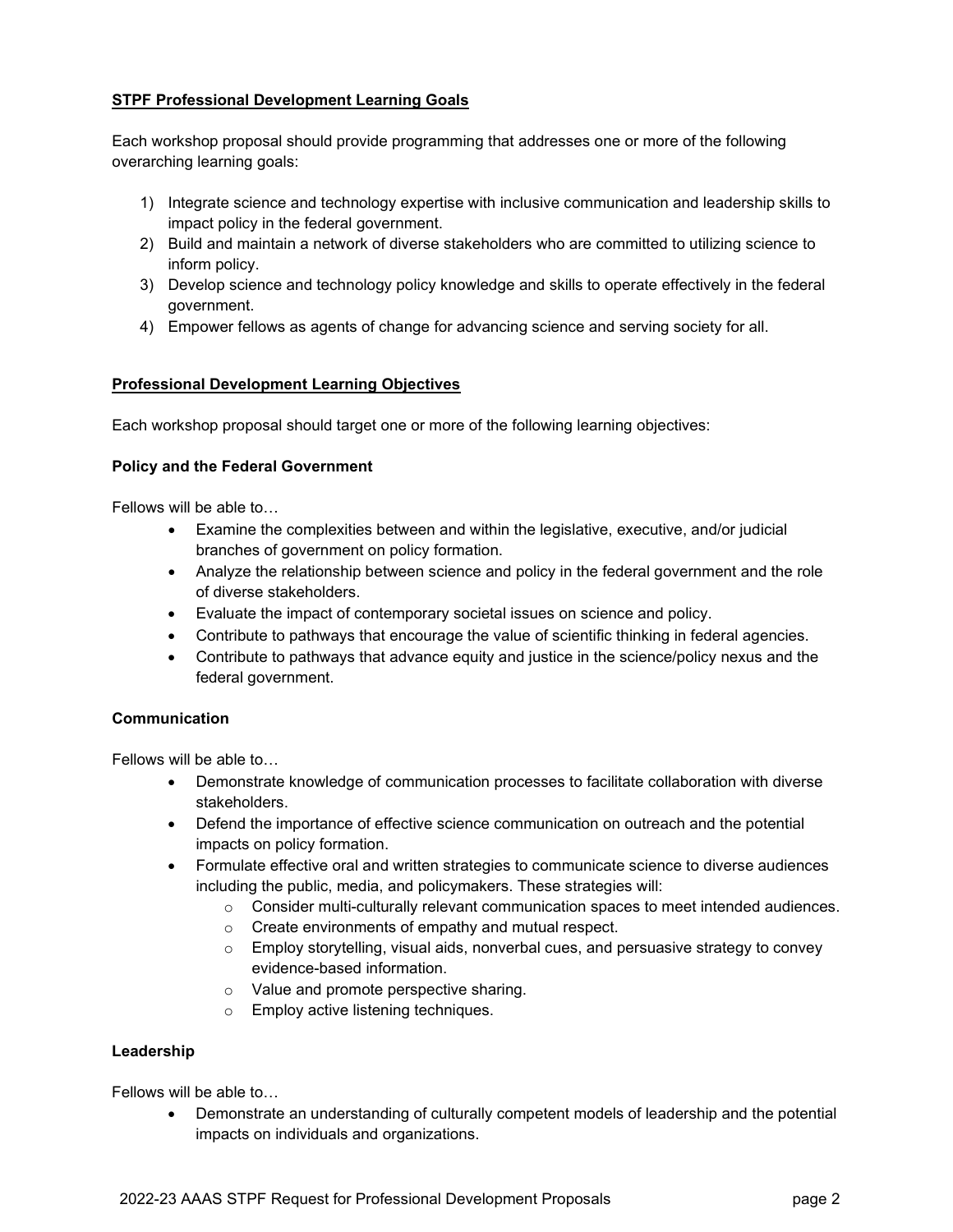- Develop inclusive leadership skills to promote desired outcomes.
- Integrate social and emotional intelligence with applied leadership models.
- Lead with a perspective that inclusion is a foundational lens to create policy and evaluate its efficacy.
- Capitalize on opportunities to serve as science policy leaders in various sectors including academia, government, non-profit, and industry/private sector.

#### **Networking and Career Strategies**

Fellows will be able to…

- Develop skills to form networks and achieve career goals.
- Understand the value of building relationships through diverse networks to increase the quality and dissemination of one's work, and to mitigate one's own implicit biases.
- Apply appropriate networking techniques to form lasting connections with individuals and organizations within the science policy matrix.

### **V. Program Audience**

Fellows represent a diverse array of disciplinary areas, career stages, ages, racial and ethnic backgrounds, and genders. Fellows attending professional development events may be first or second-year fellows serving in the legislative, executive, or judicial branches of the federal government. Although attendance will vary at each workshop, programming for the STPF Professional Development program should be relevant to and inclusive of this diverse audience.

### **VI. Eligibility Criteria to Contract with STPF**

The STPF program is 100% funded by federal grants. As such, all vendors and independent contractors must meet the eligibility requirements outlined below, according to STPF federal grant guidelines:

- STPF vendors and contractors cannot be currently employed by the U.S. federal government in any capacity.
- STPF vendors must be U.S.-based entities. Contractors must be American citizens and must reside within the United States.
- STPF vendors and contractors delivering in-person programming must abide by any existing federal, local, or AAAS health and safety requirements, such as vaccine mandates and/or required masking indoors.
- STPF vendors and contractors are encouraged to register with the System for Award Management (SAM) Database at SAM.gov if they are not already. Learn more at: [https://sam.gov/content/entity-registration.](https://sam.gov/content/entity-registration)

### **VII. Summary Scope of Work Deliverables**

Develop an interactive, engaging training course/workshop on a particular topic targeted at scientists working in government as part of the S&T Policy Fellowship professional development curriculum.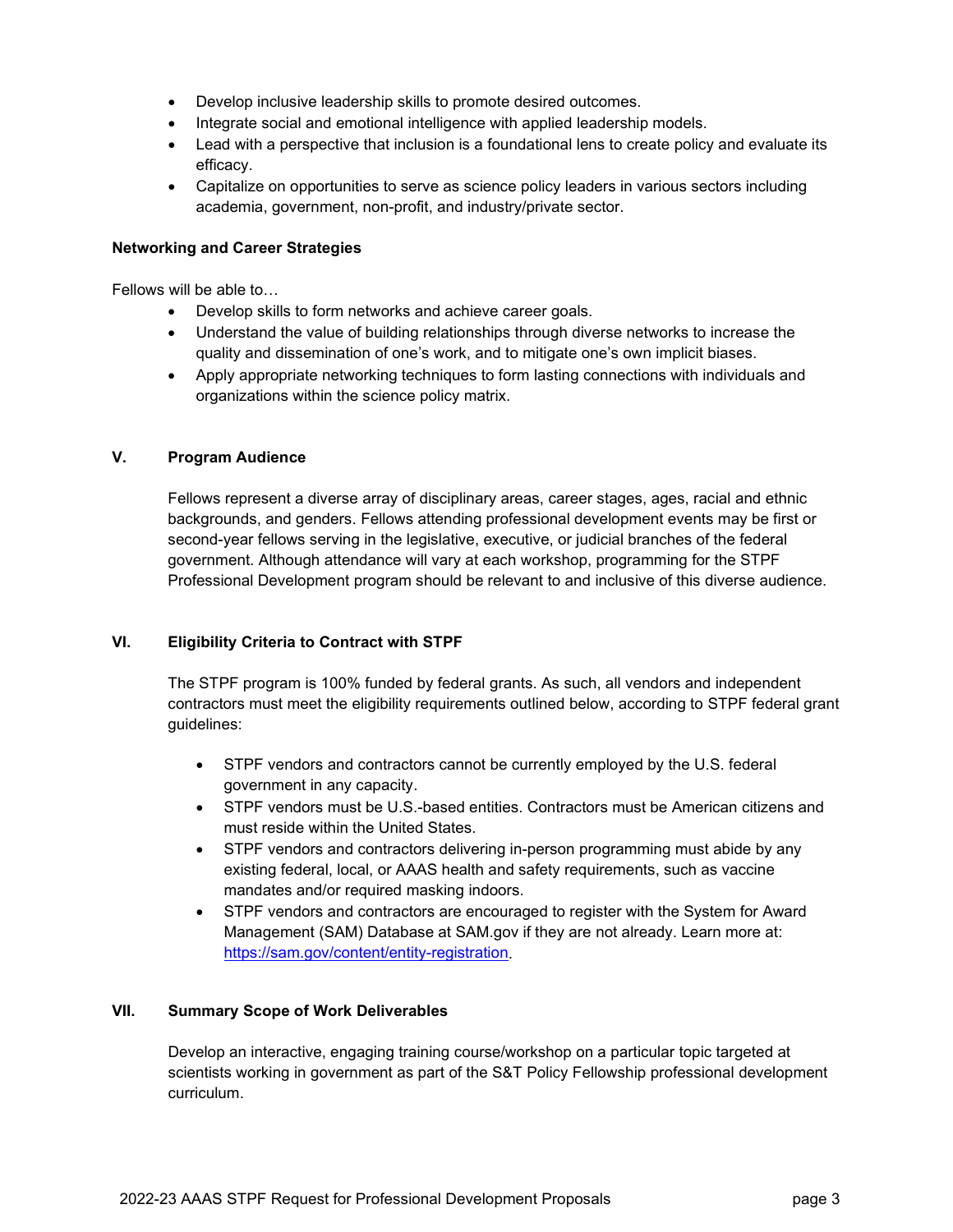- Define workshop learning objectives and outcomes.
- Connect workshop content to the stated learning objectives and outcomes, and to the STPF learning goals and objectives.
- Provide a compelling workshop title and description.
- Develop workshop agenda and prepare training materials targeting scientists and engineers immersed in the federal government policymaking process.
- Deliver an engaging, inclusive workshop that incorporates interactive learning methods.

### **VIII. Sample Scope of Work Stipulations**

The following scope of work stipulations apply to the service contract:

- 1. AAAS will provide meeting space:
	- a. Virtual: Virtual event platform with capacity for breakout rooms, chat, polls, and screen-sharing.
	- b. In-person: Auditorium (with space for break-out rooms) with LCD projector, computer and screen, and microphone.
- 2. AAAS will provide logistics management.
- 3. AAAS will develop and distribute a workshop evaluation to participants and, upon request, will provide a summary of the responses to the trainer.
- 4. AAAS will post any handouts/materials/slides in PDF format on a password protected website for access by fellows.
- 5. Trainer will provide physical copies of handouts/materials for participants as needed for inperson events.
- 6. Trainer will provide a presentation title and description, speaker bio(s), and digital headshot(s) for promotion of the workshop.
- 7. Trainer will identify target learning objectives for workshop/seminar.
- 8. Trainer will confirm total hours of instruction.

An agreement will be drafted with input from both parties once a proposal has been accepted. See Appendix C. Sample Vendor Contract for a template.

*Please note Section 11, Paragraph F of the contract which states: Insurance: [Vendor] warrants it has in place at the time of execution and will maintain throughout the term of this vendor agreement: (i) Workers compensation insurance in compliance with all applicable laws; (ii) General liability insurance of not less than \$2,000,000 written by an insurance company licensed to do business in the District of Columbia; (iii) Without limiting [Vendor]'s indemnification of AAAS, [Vendor] also agrees to indemnify, defend, and hold AAAS and the officers, and employees of AAAS harmless from and against any and all claims by any employees of [Vendor] of the nature of Comprehensive/Commercial General Liability; (iv) [Vendor] agrees that it will provide evidence of coverage upon request by AAAS.*

### **IX. Timeframe/Format**

- 1. The professional development calendar for STPF runs from October into July. Professional development workshops are not offered in August and September.
- 2. Workshop length and format can vary but workshops take place during normal business hours (9:00 a.m. to 5:00 p.m.). Acceptable timeframes and formats include: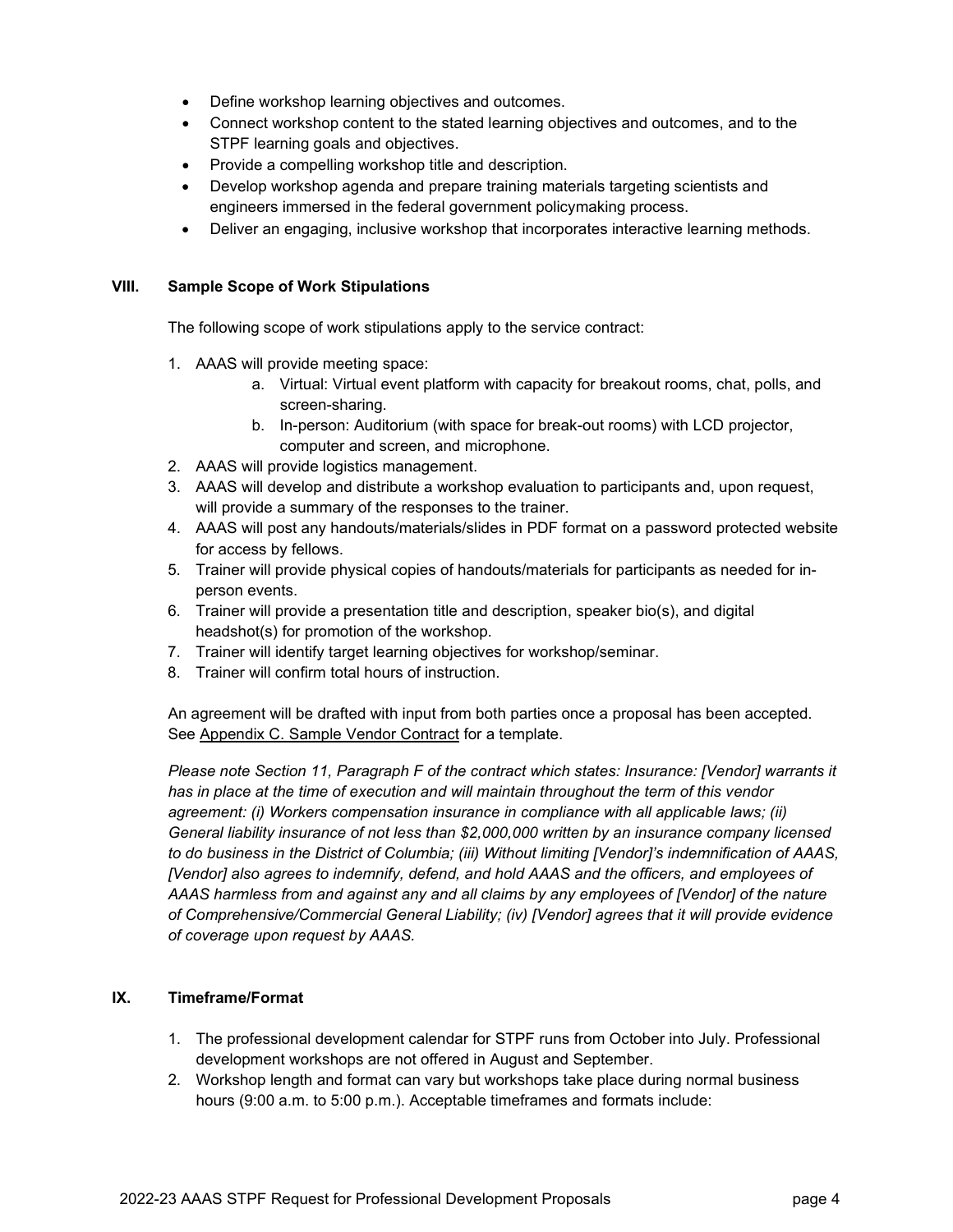For virtual events:

- 2-to-4-hour workshop before or after lunch; or
- A pair of 2-to-4-hour workshops held over 1-2 weeks.

For in-person events:

- 3-to-4-hour workshop before or after lunch;
- 3/4-day workshop that includes a working lunch; or,
- All-day workshop with a morning and afternoon break, and a working lunch.

**The program will offer a variety of virtual and in-person workshops that can accommodate up to 100 fellows**. The program will not offer hybrid workshops that simultaneously include virtual and in-person participants.

In-person workshops will be held at AAAS (1200 New York Avenue, NW, Washington, DC 20005). Space includes use of the AAAS auditorium (theatre-style seating) and break-out spaces, if needed. **Trainers must comply with any vaccination, masking, or health and safety protocols required for entrance into the AAAS building.**

#### **X. Budget**

AAAS will engage trainers through fixed-price contracts (see Section 2 in Appendix C. Sample Vendor Contract). The available budget for a workshop/workshop pair is approximately **\$1,000 to \$7,000** depending on the amount of development, personnel, instruction time, and travel involved.

**Please provide a budget for a virtual event. If you believe your workshop should be considered for an in-person event, please also provide an in-person event budget. All proposed fees should be inclusive of all workshop development and planning, personnel, materials, and potential travel (based on economy rates).**

#### *Note: AAAS does not pay hourly consulting rates for travel time.*

If a third-party assessment, skills inventory, or similar tool is proposed as part of the workshop, AAAS may pay for that component outside the scope of the trainer fees at its discretion. Payment for such ancillary materials and services must be proposed by the trainer and approved by AAAS during initial contract discussions and will be paid directly to the third-party. The need for such ancillary materials must be clearly stated in the workshop proposal, and a separate budget for ancillary materials must be provided.

### **XI. Proposal Elements**

Proposals should include all the following information in the same order as listed below and **should not exceed 8 pages**. The 8 pages is exclusive of relevant CVs/resumes; please include these items in a separate addendum file.

*Note: If you are submitting more than one workshop proposal for consideration, parts 1-7 below need only be completed once; part 8 will need to be completed in its entirety for each proposed workshop. You may submit a maximum of 4 workshop proposals. Submitting more than 4 may disqualify your proposals from consideration.*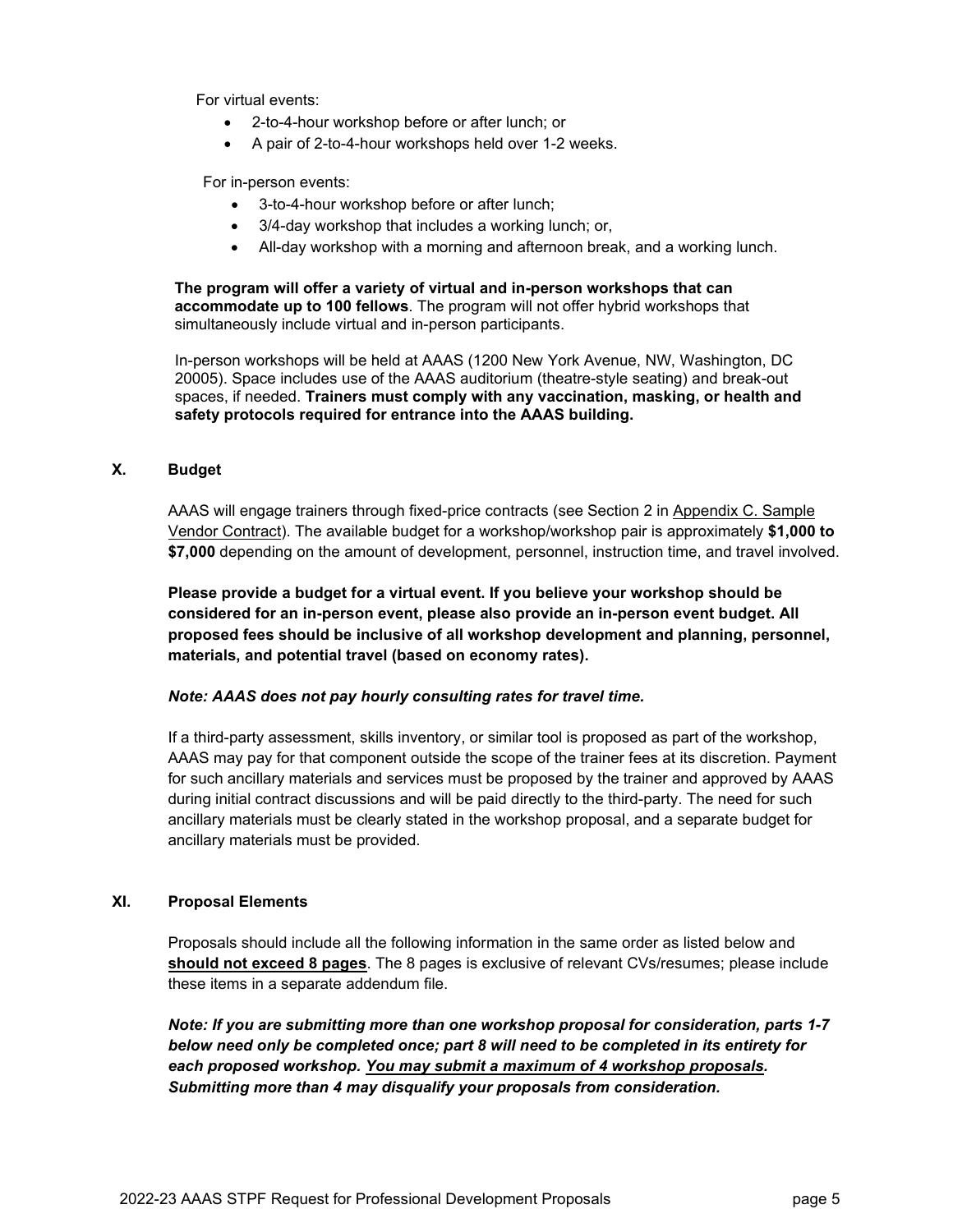- 1. **A completed title page** including the following information: Full name, title, and company (if applicable), mailing address, phone number, email address. Please include the links to any websites and/or social media accounts that may be referenced for additional information.
- 2. **Describe your consultancy/firm** and the key personnel who would develop and deliver the workshop content. In a separate addendum file, please provide the CVs/resumes of the trainer(s). Links to videos of past performances are optional but encouraged, as applicable.
- 3. **Business certifications**: please indicate if any of the following vendor business certifications apply to your consultancy/firm:
	- a. Small business
	- b. Minority-owned business
	- c. Woman-owned business
	- d. Veteran-owned business
	- e. Vendor may qualify for one or more certifications but does not currently have a business certification listed above.
	- f. Other (please specify)
	- g. None
- 4. **Describe your experience** with policy, leadership, communication, and/or career strategies and networking training. Identify your experience as it pertains to delivering trainings to PhDlevel scientists and engineers, if any, in virtual and in-person environments.
- 5. **List of three references** including names, organizations, and contact information (phone and email) for clients who can provide direct knowledge regarding skills, qualifications, and delivery of requested training (preferably to scientists and engineers in virtual and in-person settings).
- 6. **Debt and Debarment:** Consultancy/firm certifies that it is not delinquent on any Federal Debt. Consultancy/firm certifies that it is not presently debarred, suspended, proposed for debarment, declared ineligible, or voluntarily excluded from covered transactions by a Federal department or agency. AAAS will check status in the federal [System for Award](https://www.sam.gov/portal/SAM/)  [Management](https://www.sam.gov/portal/SAM/) (SAM) database prior to the execution of contracts.

### **\*Please indicate Yes/No in your proposal.**

7. **Insurance Requirements**: AAAS requires vendors have in place at the time of execution and will maintain throughout the term of this vendor agreement: (i) Workers compensation insurance in compliance with all applicable laws; (ii) General liability insurance of not less than \$2,000,000 written by an insurance company licensed to do business in the District of Columbia; (iii) Without limiting [Vendor]'s indemnification of AAAS, [Vendor] also agrees to indemnify, defend, and hold AAAS and the officers, and employees of AAAS harmless from and against any and all claims by any employees of [Vendor] of the nature of Comprehensive/Commercial General Liability; (iv) [Vendor] agrees that it will provide evidence of coverage upon request by AAAS. (See Section 11 in Appendix C. Sample Vendor Contract).

### *\****Please indicate Yes/No. If no, are you willing to obtain the required insurance if your proposal is selected?**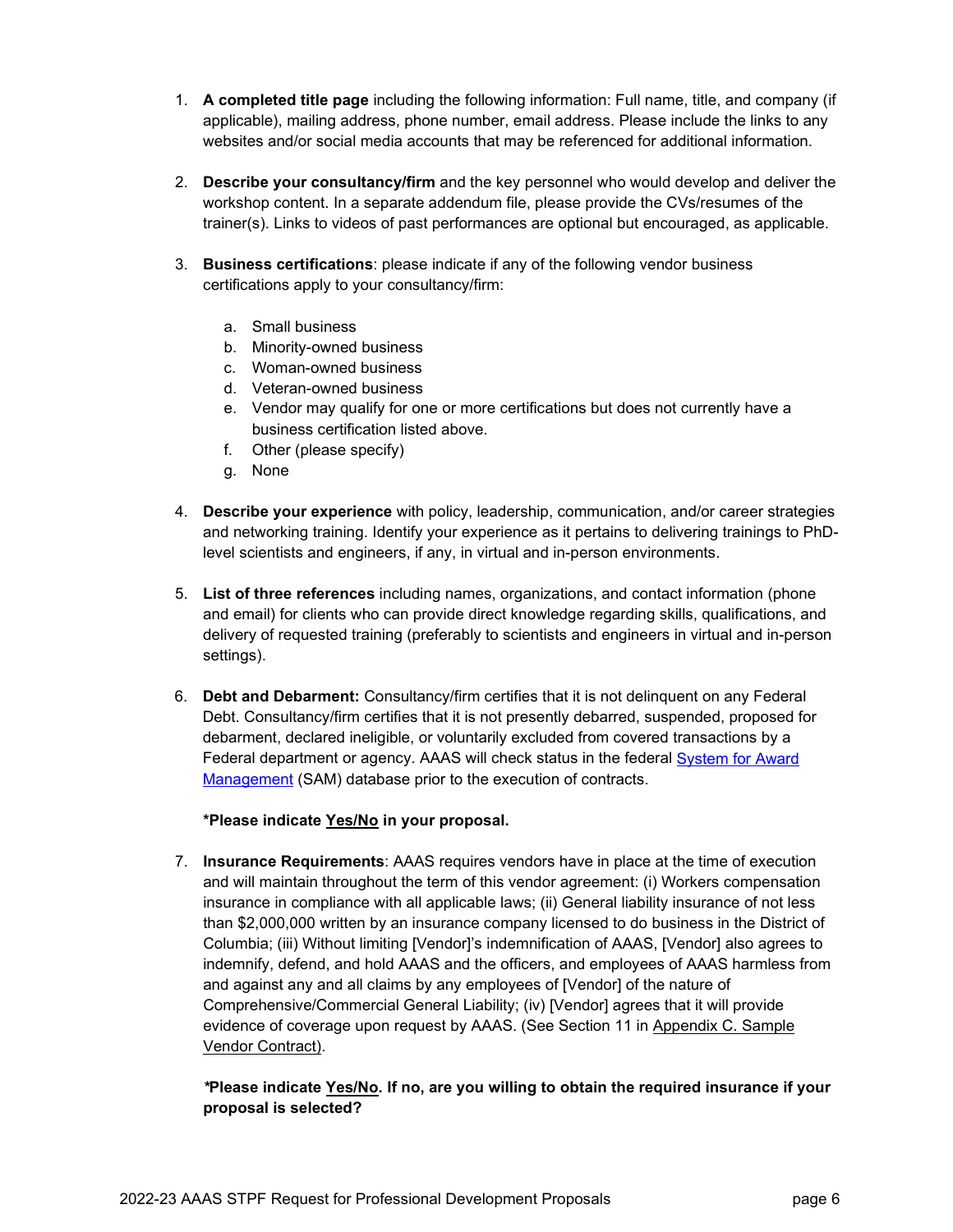8. **Presentation/Session/Workshop Information** 

*Note: If you are submitting more than one workshop proposal, this section will need to be completed in its entirety for each proposed workshop. Please include no more than 2 pages per additional workshop proposal (this will not count against the maximum of 8 pages listed above). You may submit a maximum of 4 workshop proposals for consideration.*

- a. State the proposed title of your workshop.
- b. Describe the proposed workshop in 150 words or less.
- c. Identify the primary learning area(s) on which this workshop will focus (Policy and the Federal Government, Communication, Leadership, Networking and Career Strategies)
- d. State 2-3 specific learning objectives and learning outcomes for your proposed workshop (these should be much more specific than the overarching STPF goals and objectives). Each learning outcome should specifically indicate the outcomes participants can expect to achieve in the form of, "At the conclusion of this workshop, participants will be able to…"
- e. Identify the desired timeframe/format for the workshop (see Section IX). Only virtual or in-person formats will be considered.
- f. Connect the workshop's content, learning objectives, and learning outcomes to the overarching STPF learning goals and objectives outlined in Section IV (also see Appendix A. Science & Technology Policy Fellowships Learning Goals and Objectives).
- g. Provide a draft agenda for the workshop that includes timings and indicates the tools/resources/topics you will address and the differentiated types of instruction you plan to utilize (e.g., lecture, interactive activities, discussion, breakouts).
- h. Ancillary materials: Describe handouts or other materials you will use to support your presentation. Describe any leave-behind resources or templates to support continued learning.
- i. Describe the logistical/AV requirements for your workshop's format (in-person and/or virtual).
- j. Please answer yes/no or not applicable: In the case of a virtual event, may AAAS record your presentation and make it available to fellows behind a password-protected website for a period of time?
- k. Budget (see Section X). Cost estimate with approximate hours for specific components and deliverables for a virtual event, and for an in-person event if desired. Fee should be inclusive of staff, travel (if applicable), and materials. Please provide a separate budget for any third-party books, workbooks, assessments, or software that may be needed.

### *Note: Submitted proposals that do not follow the above criteria may be excluded from consideration.*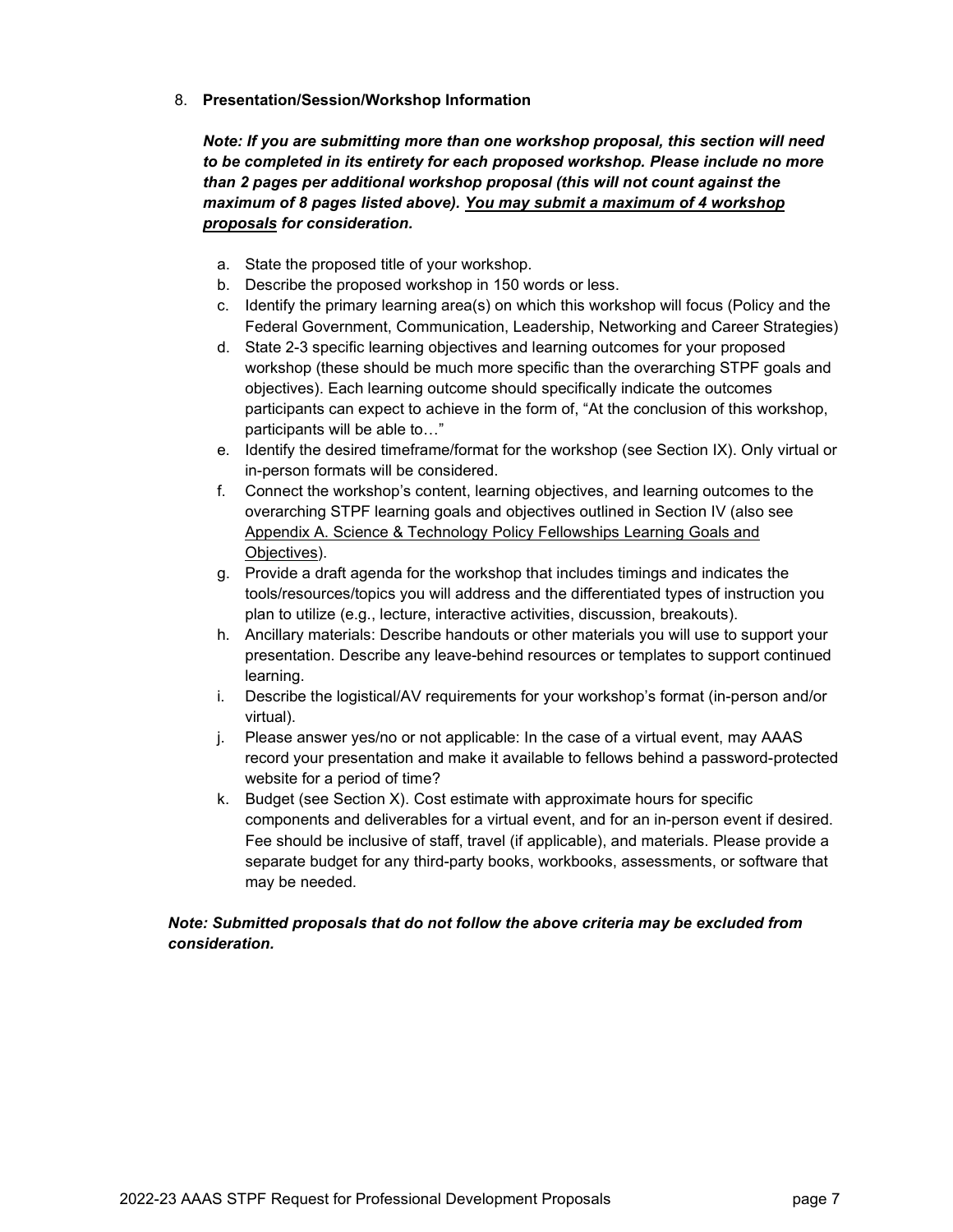#### **XII. Proposal Evaluation Criteria**

Submissions will be evaluated based on the following factors:

Strength of proposal submission to be determined by the following:

- 1. Relevance of the proposed topic and learning outcomes to the training needs of scientists and engineers embedded in the federal policy process.
- 2. Relevance to the overarching STPF learning goals and objectives.
- 3. Creative workshop title/topic and description.
- 4. Clearly defined workshop learning objectives.

Level of interactivity of the workshop and tailoring of content toward scientists and engineers, as determined by the draft agenda and proposed ancillary materials.

- 1. Differentiated instructional methods.
- 2. Inclusion of relevant examples.
- 3. Consideration for diverse populations (e.g., early, mid, late career fellows;  $1<sup>st</sup>$  and 2<sup>nd</sup> year fellows).

Value for cost.

Experience in designing and delivering interactive and experiential trainings and professional development programs for scientists and engineers at the doctoral level.

References, preferably from diverse sources, that can attest to delivery of content to scientists and engineers at the doctoral level.

Proposal submitted in the correct format, all parts included, and tailored appropriately for STPF fellows.

Business Certifications (small businesses, minority, women or veteran-owned businesses) (see Section 13 in Appendix C. Sample Vendor Contract).

#### **XIII. Timeline for Proposal Submission**

Submission Deadline: **Monday, April 18, 2022, 5:00 p.m. ET** Review Notifications Begin: Summer 2021 Program Delivery: October 2021 to July 2022, by mutual agreement

Fees and agreement terms will be confirmed once a proposal is selected for development and a scope of work is defined.

#### **XIV. Submission**

Submit responses via email to:

Alexa Pinto Program Associate for Professional Development AAAS Science & Technology Policy Fellowships Email: [apinto@aaas.org](mailto:apinto@aaas.org)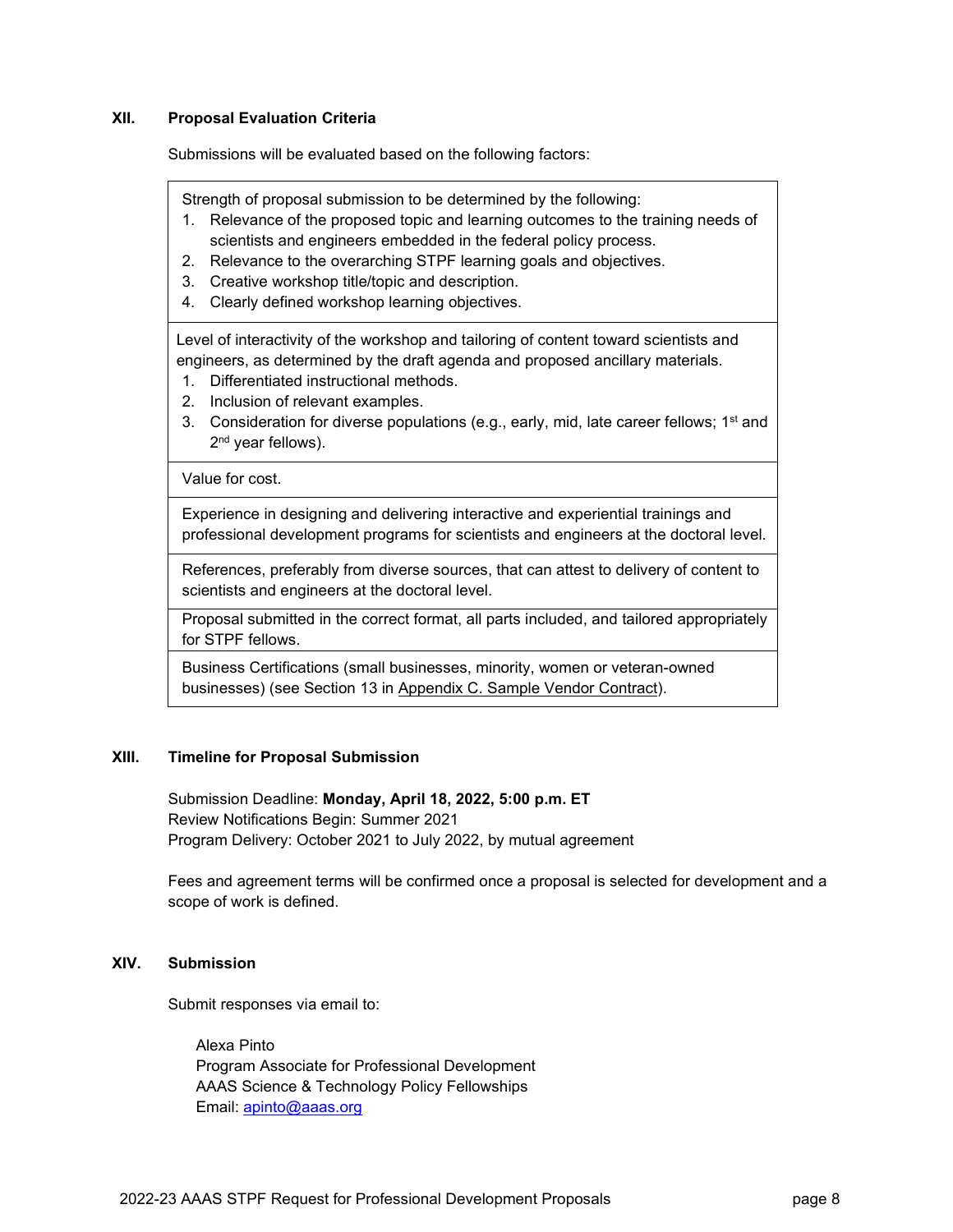Please use the subject line **"STPF RFP Submission – [Vendor Name]"** when submitting your response. Two files should be attached to your email: one file outlining your proposal(s) and one file with addendum document(s).

AAAS encourages proposals from women-owned, minority-owned, veteran-owned, and small businesses. Full details about the AAAS Science & Technology Policy Fellowships are available at [www.aaas.org/stpf.](http://www.aaas.org/stpf)

### **XV. Questions**

For questions, contact Alexa Pinto, Program Associate for Professional Development, at [apinto@aaas.org](mailto:apinto@aaas.org).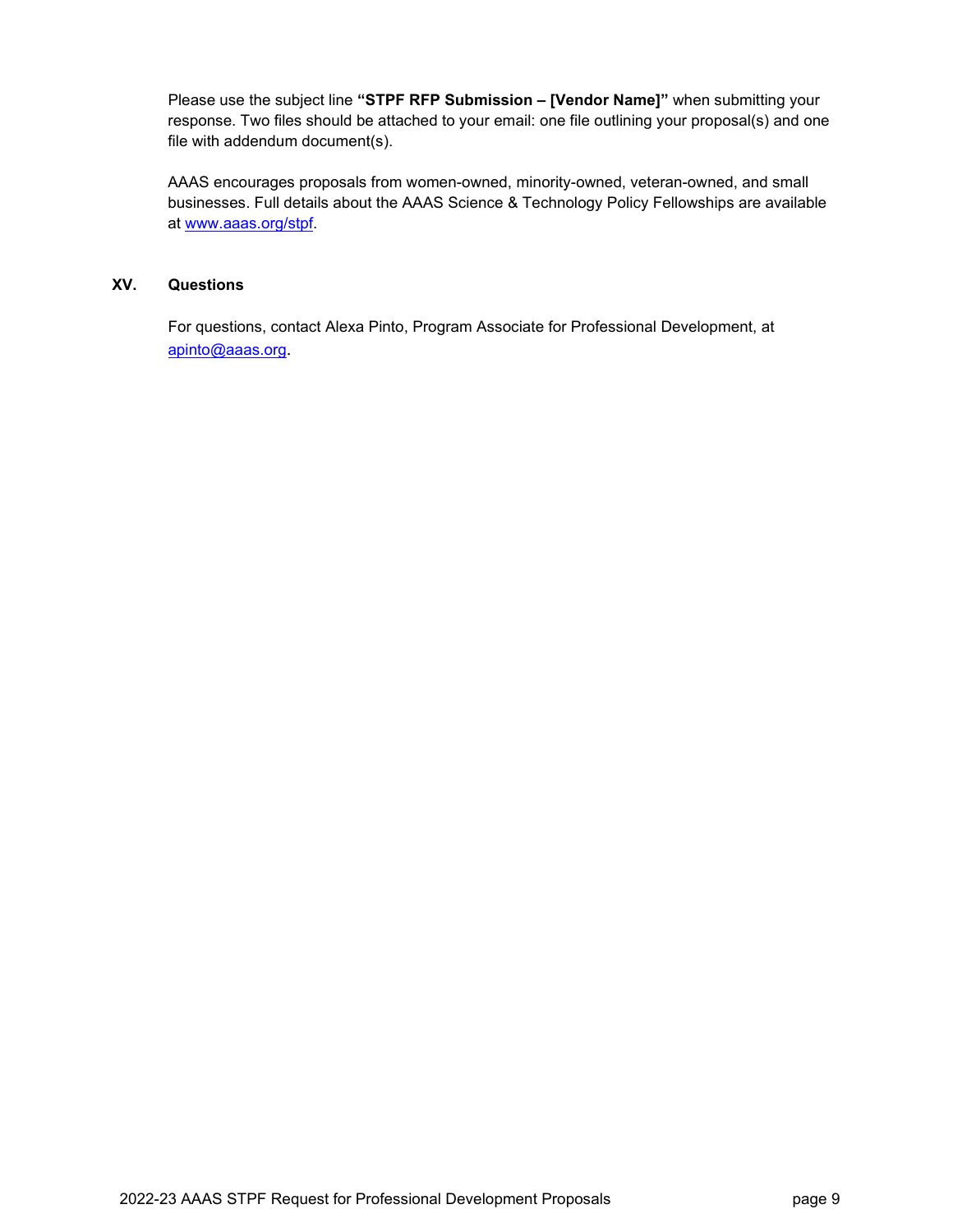# **Appendix A. Science & Technology Policy Fellowships Learning Goals and Objectives**

|                | <b>Learning Goals</b>                                                                                                                                                                                                                                                                                                                                                                                                                                                                                                                 | <b>Proposed Workshop Elements</b> |
|----------------|---------------------------------------------------------------------------------------------------------------------------------------------------------------------------------------------------------------------------------------------------------------------------------------------------------------------------------------------------------------------------------------------------------------------------------------------------------------------------------------------------------------------------------------|-----------------------------------|
| 1              | Integrate science and technology expertise with inclusive<br>communication and leadership skills to impact policy in the<br>federal government.                                                                                                                                                                                                                                                                                                                                                                                       |                                   |
| $\overline{c}$ | Build and maintain a network of diverse stakeholders who<br>are committed to utilizing science to inform policy.                                                                                                                                                                                                                                                                                                                                                                                                                      |                                   |
| 3              | Develop science and technology policy knowledge and skills<br>to operate effectively in the federal government.                                                                                                                                                                                                                                                                                                                                                                                                                       |                                   |
| $\overline{4}$ | Empower fellows as agents of change for advancing science<br>and serving society for all.                                                                                                                                                                                                                                                                                                                                                                                                                                             |                                   |
|                | Learning Objectives - Policy and the Federal<br><b>Government</b>                                                                                                                                                                                                                                                                                                                                                                                                                                                                     |                                   |
| A <sub>1</sub> | Examine the complexities between and within the legislative,<br>executive, and/or judicial branches of government on policy<br>formation.                                                                                                                                                                                                                                                                                                                                                                                             |                                   |
| A <sub>2</sub> | Analyze the relationship between science and policy in the<br>federal government and the role of diverse stakeholders.                                                                                                                                                                                                                                                                                                                                                                                                                |                                   |
| A <sub>3</sub> | Evaluate the impact of contemporary societal issues on<br>science and policy.                                                                                                                                                                                                                                                                                                                                                                                                                                                         |                                   |
| A4             | Contribute to pathways that encourage the value of scientific<br>thinking in federal agencies.                                                                                                                                                                                                                                                                                                                                                                                                                                        |                                   |
| A <sub>5</sub> | Contribute to pathways that advance equity and justice in the<br>science/policy nexus and the federal government.                                                                                                                                                                                                                                                                                                                                                                                                                     |                                   |
|                | <b>Learning Objectives - Communication</b>                                                                                                                                                                                                                                                                                                                                                                                                                                                                                            |                                   |
| <b>B1</b>      | Demonstrate knowledge of communication processes to<br>facilitate collaboration with diverse stakeholders.                                                                                                                                                                                                                                                                                                                                                                                                                            |                                   |
| B <sub>2</sub> | Defend the importance of effective science communication<br>on outreach and the potential impacts on policy formation.                                                                                                                                                                                                                                                                                                                                                                                                                |                                   |
| B <sub>3</sub> | Formulate effective oral and written strategies to<br>communicate science to diverse audiences including the<br>public, media, and policy makers. These strategies will:<br>Consider multi-culturally relevant communication<br>spaces to meet intended audiences.<br>Create environments of empathy and mutual<br>respect.<br>Employ storytelling, visual aids, nonverbal cues, and<br>persuasive strategy to convey evidence-based<br>information.<br>Value and promote perspective-sharing.<br>Employ active listening techniques. |                                   |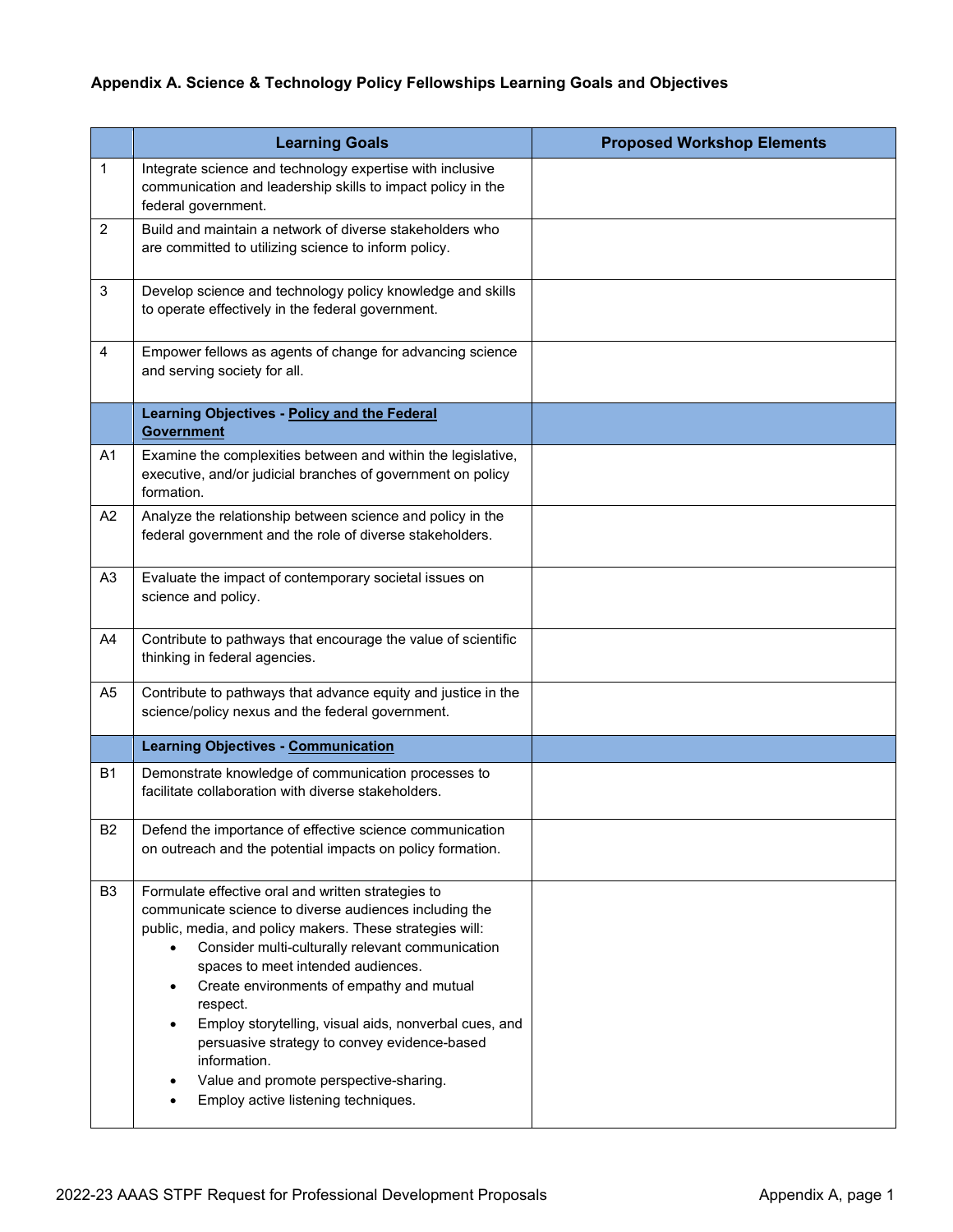|                | <b>Learning Objectives - Leadership</b>                                                                                                                                           |  |
|----------------|-----------------------------------------------------------------------------------------------------------------------------------------------------------------------------------|--|
| C <sub>1</sub> | Demonstrate an understanding of culturally competent<br>models of leadership and the potential impacts on individuals<br>and organizations.                                       |  |
| C <sub>2</sub> | Develop inclusive leadership skills to promote desired<br>outcomes.                                                                                                               |  |
| C <sub>3</sub> | Integrate social and emotional intelligence with applied<br>leadership models.                                                                                                    |  |
| C <sub>4</sub> | Lead with a perspective that inclusion is a foundational lens<br>to create policy and evaluate its efficacy.                                                                      |  |
| C <sub>5</sub> | Capitalize on opportunities to serve as science policy leaders<br>in various sectors including academia, government, non-<br>profit, industry/private sector.                     |  |
|                | Learning Objectives - Networking and Career Strategies                                                                                                                            |  |
| D <sub>1</sub> | Develop skills to form networks and achieve career goals.                                                                                                                         |  |
| D <sub>2</sub> | Understand the value of building relationships through<br>diverse networks to increase the quality and dissemination of<br>one's work, and to mitigate one's own implicit biases. |  |
| D <sub>3</sub> | Apply appropriate networking techniques to form lasting<br>connections with individuals and organizations within the<br>science policy matrix.                                    |  |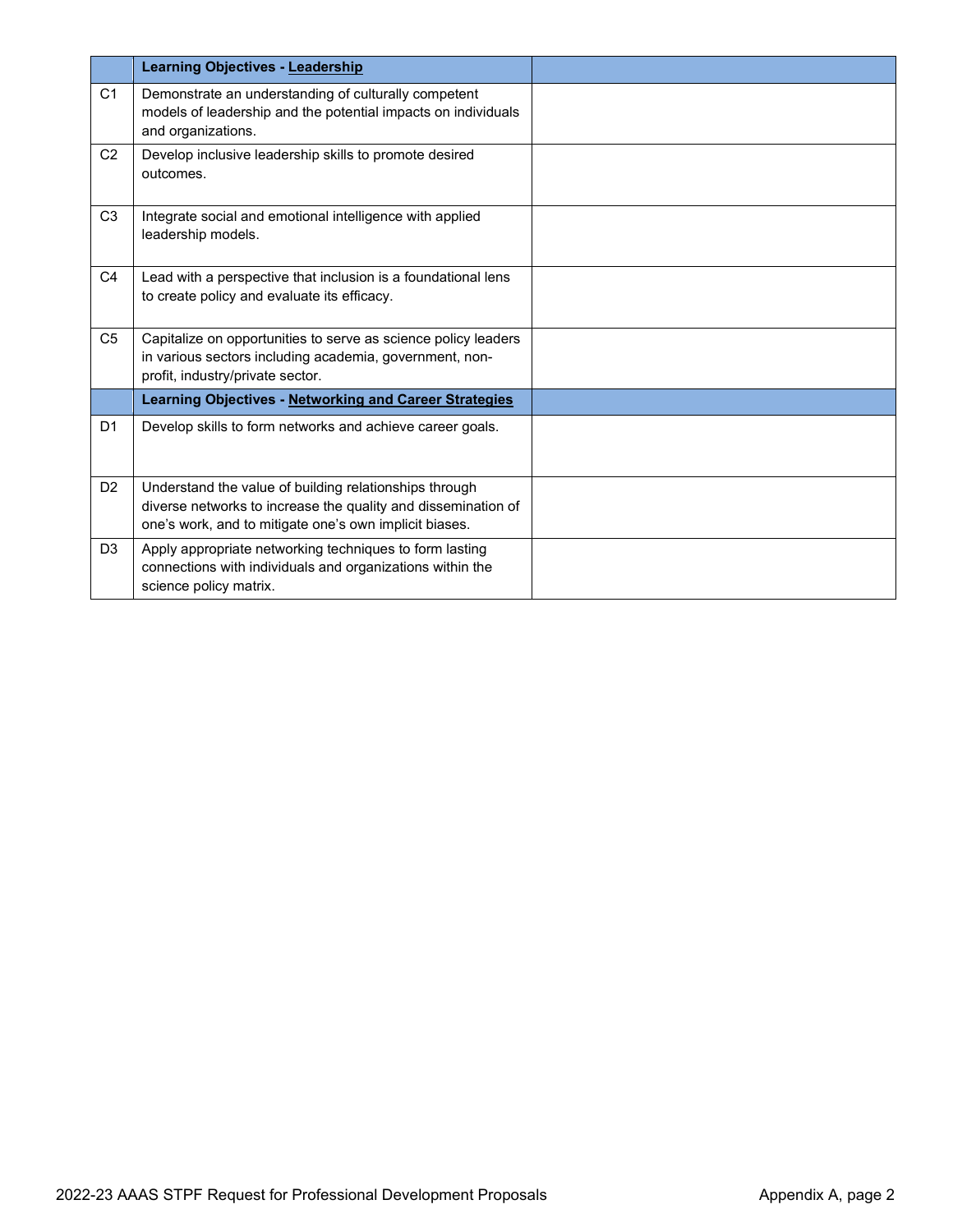### **Appendix B. Sample Professional Development Workshop Topics**

Listed below are examples of possible professional development topics. Please note some workshops may span multiple learning areas.

| <b>Policy and the Federal</b><br>Government                                                                                                                                                                                                                                                                                                                                                                       | <b>Communication</b>                                                                                                                                                                                                                                                                                                                                                                                                                                                          | Leadership                                                                                                                                                                                                                                                                                                                                                                                                                                                                                                                                                                                                                                                                                                             | <b>Networking/Career</b><br><b>Strategies</b>                                                                                                                                                                                                                                                                                                 |
|-------------------------------------------------------------------------------------------------------------------------------------------------------------------------------------------------------------------------------------------------------------------------------------------------------------------------------------------------------------------------------------------------------------------|-------------------------------------------------------------------------------------------------------------------------------------------------------------------------------------------------------------------------------------------------------------------------------------------------------------------------------------------------------------------------------------------------------------------------------------------------------------------------------|------------------------------------------------------------------------------------------------------------------------------------------------------------------------------------------------------------------------------------------------------------------------------------------------------------------------------------------------------------------------------------------------------------------------------------------------------------------------------------------------------------------------------------------------------------------------------------------------------------------------------------------------------------------------------------------------------------------------|-----------------------------------------------------------------------------------------------------------------------------------------------------------------------------------------------------------------------------------------------------------------------------------------------------------------------------------------------|
| Evidence versus Politics<br><b>Emerging Policy Issues</b><br>Principles of Equity and<br>Justice<br>A Guide to the Hatch Act<br>Evidence-based<br>Decision-making<br>Principles of Diplomacy<br>Historical Analysis of<br>Policy Issues<br>Impact Assessment<br>Principles of Democracy<br>A Look at the US<br>Citizenry<br>Science and the<br><b>Branches of Government</b><br>The Science of Popular<br>Opinion | <b>Active Listening</b><br>$\bullet$<br>Techniques and<br><b>Practices</b><br>• Reflecting Diverse<br>Perspectives in Expert<br>Advice<br>• Communicating<br>Scientific Integrity<br>Developing a Briefing<br>Paper<br><b>Effective Presentations</b><br>Data Visualization<br>The Science of Social<br>Media: When and How<br>you Use It<br>Science<br>Communication<br>Fundamentals<br>• Communicating with<br><b>Non-Scientists</b><br>Working with the Media<br>$\bullet$ | Influencing Others and<br>$\bullet$<br>Persuasive Strategy<br><b>Participatory Practices</b><br>$\bullet$<br>and Structures<br><b>Meeting Facilitation</b><br>$\bullet$<br><b>Negotiating for Success</b><br>$\bullet$<br><b>Emotional Intelligence</b><br>$\bullet$<br><b>Cultural Competence</b><br>$\bullet$<br><b>Creating Inclusive</b><br>$\bullet$<br>Spaces<br><b>Strategies to Mitigate</b><br><b>Implicit Bias</b><br><b>Effective Collaborations</b><br>$\bullet$<br>and Partnerships<br><b>Leadership Transitions</b><br>$\bullet$<br><b>Project Management</b><br><b>Conflict Resolution</b><br>$\bullet$<br><b>Engaging the Citizenry</b><br>$\bullet$<br>Ethics<br>$\bullet$<br>Innovation<br>$\bullet$ | <b>Personal Branding</b><br>$\bullet$<br>The Value of Diverse<br>$\bullet$<br><b>Networks</b><br>Informational<br>$\bullet$<br>Interviewing<br>Navigating USAJobs<br>$\bullet$<br><b>Utilizing Social</b><br>Media as a<br>Networking Tool<br>Conquering the<br>$\bullet$<br><b>Federal Job Market</b><br><b>Public Speaking</b><br>$\bullet$ |
|                                                                                                                                                                                                                                                                                                                                                                                                                   |                                                                                                                                                                                                                                                                                                                                                                                                                                                                               |                                                                                                                                                                                                                                                                                                                                                                                                                                                                                                                                                                                                                                                                                                                        |                                                                                                                                                                                                                                                                                                                                               |

We welcome other topics in the four learning areas that support the program learning goals and objectives.

#### **We actively seek workshop topics directed specifically toward the professional development of mid- to senior- career scientists and engineers.**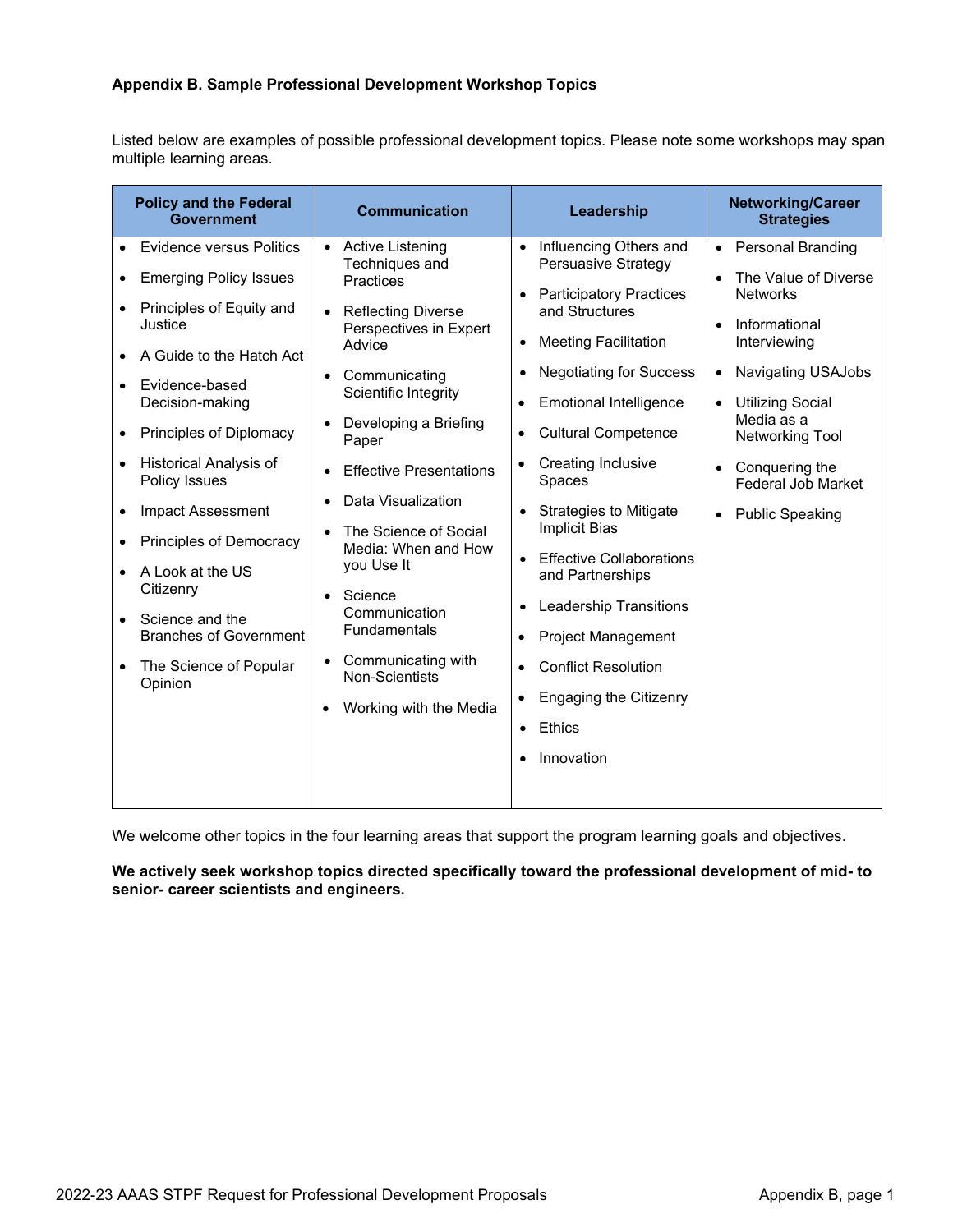

**Between AAAS And FULL NAME**

**Point of Contact Information**

### **AAAS: XXXXXXXX**

1200 New York Ave., NW Washington, DC 20005 **Email Address**: XXXXX@aaas.org **Phone Number**: 202.326.XXXX

ABBREVIATION**: XXXXXX** XXXXX **Email Address**:XXXXX **Phone Number**: XXXXX

This Vendor Agreement (the "Agreement") is entered into between the American Association for the Advancement of Science, a non-profit Massachusetts Corporation conducting business at 1200 New York Avenue, NW, Washington, DC (hereinafter referred to as AAAS) and **FULL NAME**, a <Location of Company> corporation (hereinafter referred to as ("ABBREVIATION" or "Vendor"). This Agreement is made effective on the date all signatures have been collected (the "Effective Date") and governs the purchase by AAAS from ABBREVIATION of the services/deliverables identified in future Statements of Work.

AAAS is the recipient of multiple grants for support of a project entitled AAAS Science & Technology Policy Fellowships. ABBREVIATION agrees to participate in and provide services in support of the project as set forth in this Agreement, and understands that this Agreement is contingent upon grant funding, as further described herein.

This Agreement is partially funded under a National Science Foundation (NSF) grant and is subject to NSF Grant General Conditions (GC-1) (se[e www.nsf.gov\)](http://www.nsf.gov/), which are incorporated herein by reference.

## **1. OVERVIEW; STATEMENT OF WORK**

This Agreement states the terms and conditions by which ABBREVIATION will deliver and AAAS will receive any or all of the services (individually a "Service" and collectively, "Services") provided by ABBREVIATION, as provided in a Statement of Work, Services Agreement or other agreement (each referred to herein as a "Statement of Work" or "SOW"), either contemporaneous with this Agreement, or subsequently, which shall be executed by AAAS and ABBREVIATION, and which incorporates by reference all of the terms and conditions of this Agreement.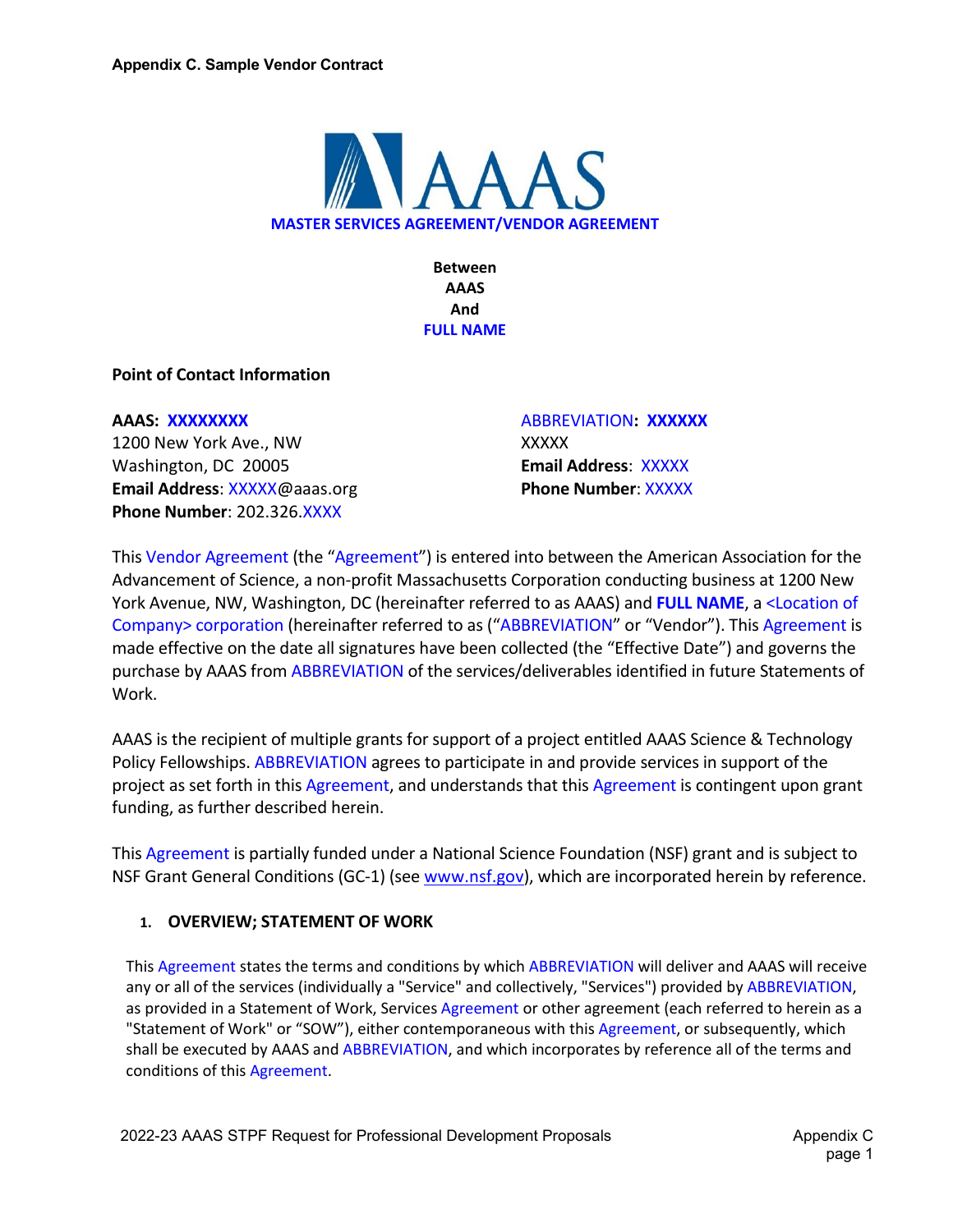Each SOW shall contain, at a minimum, the following terms:

- Description of services
- Fees
- Reporting requirements
- Key Personnel
- Deliverables
- Timeline

Deliverables described in each SOW are to be delivered to the AAAS Point of Contact identified in this Agreement.

## **2. FEES AND PAYMENT TERMS**

a. **Fees and Expenses**: The total anticipated cost of the work to be performed under this Contract is not to exceed [INSERT DOLLAR AMOUNT], based on the pricing information submitted by ABBREVIATION to AAAS.

AAAS shall not be obligated to pay any cost or expenditure in excess of the stated amount of this Contract. Increases in funding will be made only upon written modification to this Contract in accordance with Section 5 of this Contract.

## b. **Payment**

- i. Payment shall be made to ABBREVIATION only for work satisfactorily accomplished in accordance with the SOWs, including timely submission of required reports and other deliverables. Payments are subject to approval of work completed and acceptance of deliverables, with such approval not to be unreasonably withheld.
- ii. ABBREVIATION must provide a form W-9 to validate its tax identification number before payment will be made.
- iii. ABBREVIATION shall submit invoices detailed in accordance with any requirements provided herein. In order to provide better customer service, the AAAS Science & Technology Policy Fellowships has implemented a new process for invoice submission. Effective March 1, 2021, all invoices must be in PDF format and submitted by sending the invoice directly to [stpf-ap@aaas.org](mailto:stpf-ap@aaas.org) for processing and payment. Invoices not submitted via this email address may experience a delay in payment. Please ensure that your invoice contains an invoice number, services rendered, payment due date, total amount and contact information. With this change, mailing invoices to STPF and submitting invoices to your STPF POC will no longer be required. Any clause or provision herein to the contrary notwithstanding, payment terms hereunder shall be net thirty (30) days.
- iv. AAAS shall have ten business days from the receipt of an invoice to dispute the charges therein. AAAS shall promptly notify ABBREVIATION of the reason for the dispute and the parties shall work to resolve the issue amicably. Should the parties not reach an agreement on fees, the Agreement may be terminated under the provision of Section 3.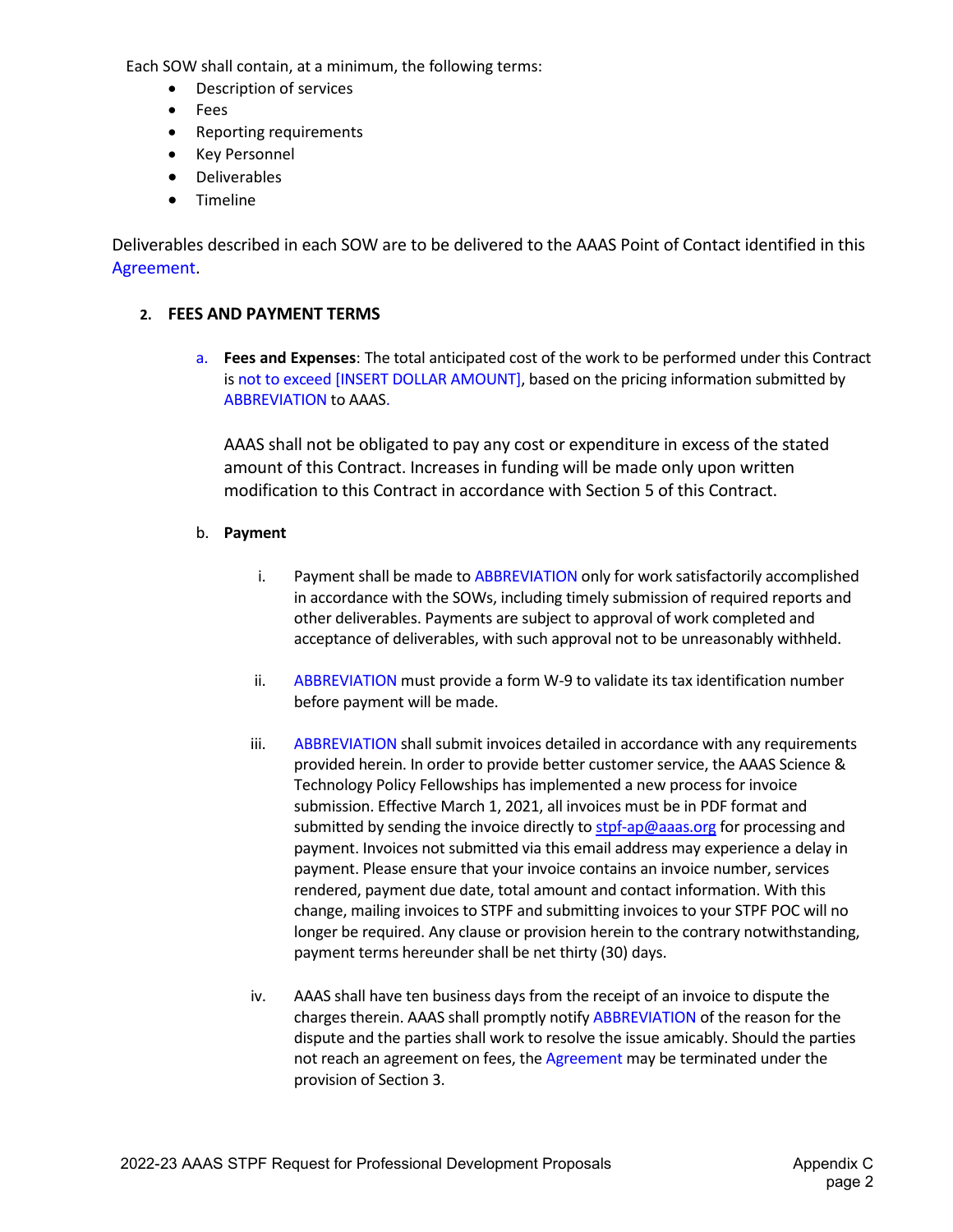v. The final invoice, clearly marked **Final**, shall be submitted no later than thirty (30) days after the end of the period of performance as indicated in Section 3 hereunder. In no event shall the final billing exceed the Statement of Work amount.

### **3. TERM AND TERMINATION**

- a. **Term:** This Contract is effective on the date all signatures on this Agreement have been collected and shall terminate on XXXX under the provisions of Section 3, or extended or renewed upon written mutual agreement of the parties.
- b. **Termination for Convenience:** Notwithstanding the foregoing, AAAS may cancel this Agreement and any underlying SOW(s) (collectively, the "Agreement" as used in this Section) without cause upon 30 days written notice. Should the Agreement be cancelled by AAAS without cause, AAAS will honor reasonable expenses incurred up through the date of notification of cancellation for work satisfactorily done, and ABBREVIATION agrees to turn over to AAAS all work done up through the date of termination, including research work papers, data collected, survey ballots, software code, software documentation, and the like.
- c. **Termination for Cause:** In addition to any other rights it may have under this Agreement or applicable law, this Agreement may be terminated in whole or in part by either party (the "non-breaching party") upon written notice to the other party if any of the following events occur by or with respect to such other party (the "breaching party"): (i) the breaching party commits a material breach of any of its obligations hereunder and fails to cure such breach within thirty (30) days after receipt of notice of such breach or fails to reach an agreement with the non-breaching party regarding the cure thereof; or (ii) any insolvency of the breaching party, any filing of a petition in bankruptcy by or against the breaching party, any appointment of a receiver for the breaching party, or any assignment for the benefit of the breaching party's creditors. Upon termination, Vendor shall be entitled to recover payment for all accepted deliverables or services accepted through the date of termination, and in the event of termination of this Agreement, in whole or in part, by Vendor pursuant to this Section, Vendor will also be entitled to recover those reasonable costs incurred for deliverables not accepted or work in progress.
- d. **Survival of Terms:** The provisions of this Agreement which by their terms extend beyond the termination of this Agreement will survive termination or expiration of this Agreement.

## **4. NOTICES**

Notices required under this Agreement shall be provided to:

If to AAAS: With copy to: AAAS AAAS ATTN: Legal Department Attn: Cody Bridges 1200 New York Avenue, NW 1200 New York Avenue, NW Washington, DC 20005 Washington, DC 20005 Email: [ablack@aaas.org](mailto:ablack@aaas.org)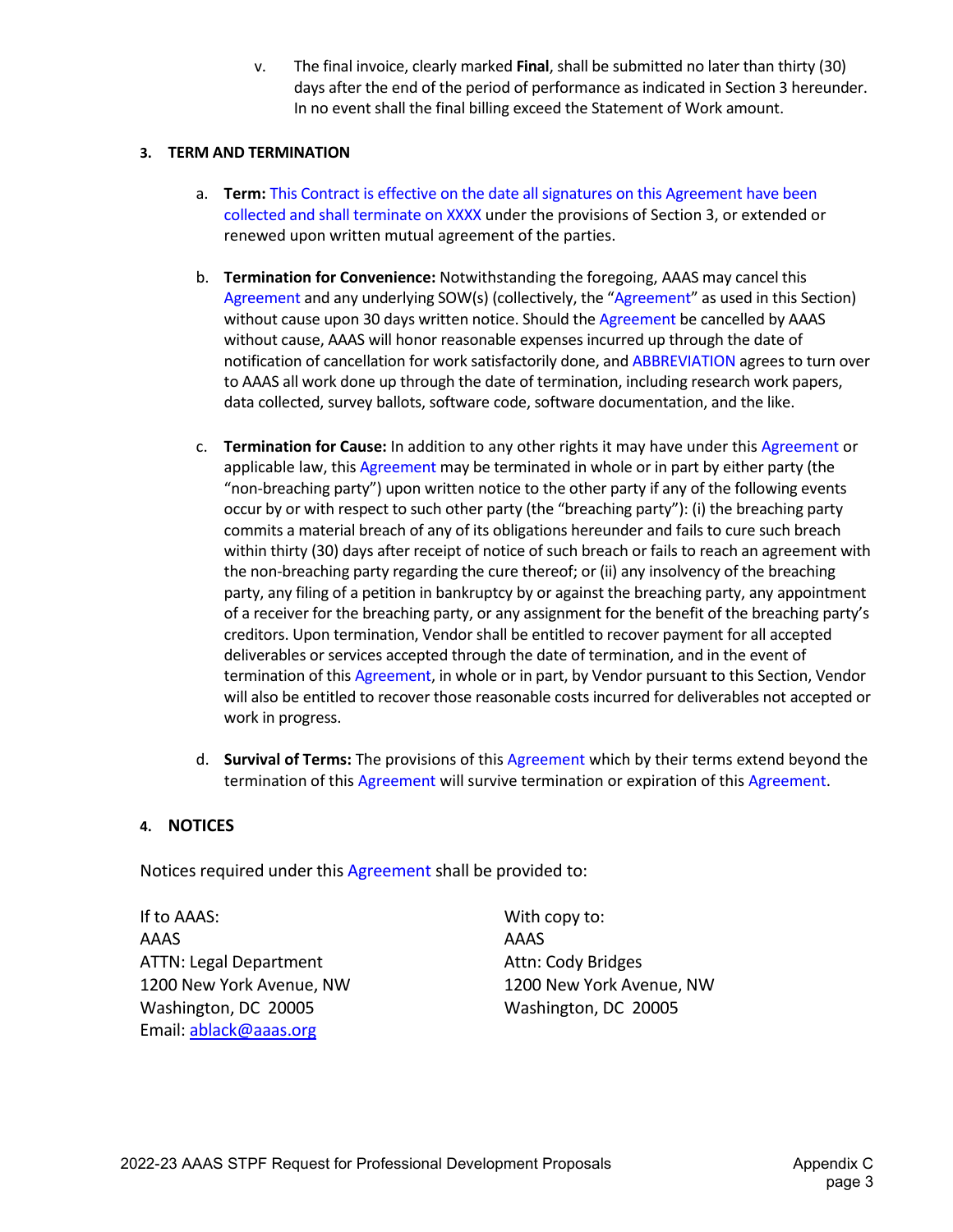If to ABBREVIATION: XXXX (address) XXXX (email) XXXX (phone) Primary Contact: XXXX

## **5. MODIFICATIONS**

- a) This Agreement may be amended, modified, superseded, canceled, renewed or extended, and the terms or covenants hereof may be waived only by a written instrument executed by both of the parties hereto, or in the case of a waiver, by the party granting such waiver.
- b) **Price changes:** ABBREVIATION shall bear sole responsibility for all costs (in total) in excess of the budgeted amount agreed upon in the relevant SOW, unless such cost overruns are (i) agreed to in advance in writing by AAAS, or (ii) caused by written requests or demands made by AAAS that are not contained herein. The approvals or requests may be given or made on behalf of AAAS only by the CFO, or the CFO's successor or designate. All requests or demands made by AAAS which materially affect the substance of this Agreement must be made in writing. ABBREVIATION is responsible for notifying AAAS if a request or demand made by AAAS would result in a change to previously approved cost for any SOW. This notification must be provided prior to beginning the work associated with the new AAAS request or demand.
- c) **Term Extensions:** ABBREVIATION shall bear sole responsibility for meeting the deadlines as provided under the Statements of Work, unless changes are agreed to by AAAS in writing. Any change to the termination date as provided in Section 3 must be approved in writing by the AAAS CFO or designate.

## **6. KEY PERSONNEL**

- a. Any individual used by the Vendor that is essential for carrying out the tasks designated in a SOW is defined as *Key Personnel.* These individuals must be identified in the SOW. Substitutions for or reductions to the level of effort for key personnel may not be made without the prior written approval of AAAS.
- b. AAAS reserves the right to request the removal of any resource at any time and for any reason, which right shall not be unreasonably exercised.

# **7. AUDIT**

ABBREVIATION shall keep true and accurate books and records regarding all financial and contractual transactions relating directly or indirectly to the Program. ABBREVIATION shall permit the AAAS's authorized representatives to have access to such books and records during customary business hours for the purpose of making audits, examination, excerpts, and transcriptions. ABBREVIATION shall maintain records for not less than three (3) years after final payment under this Agreement. Any person making audits examinations, excerpts and transcriptions hereunder shall have the right to make copies thereof for release to the associated funding agency or its representatives only.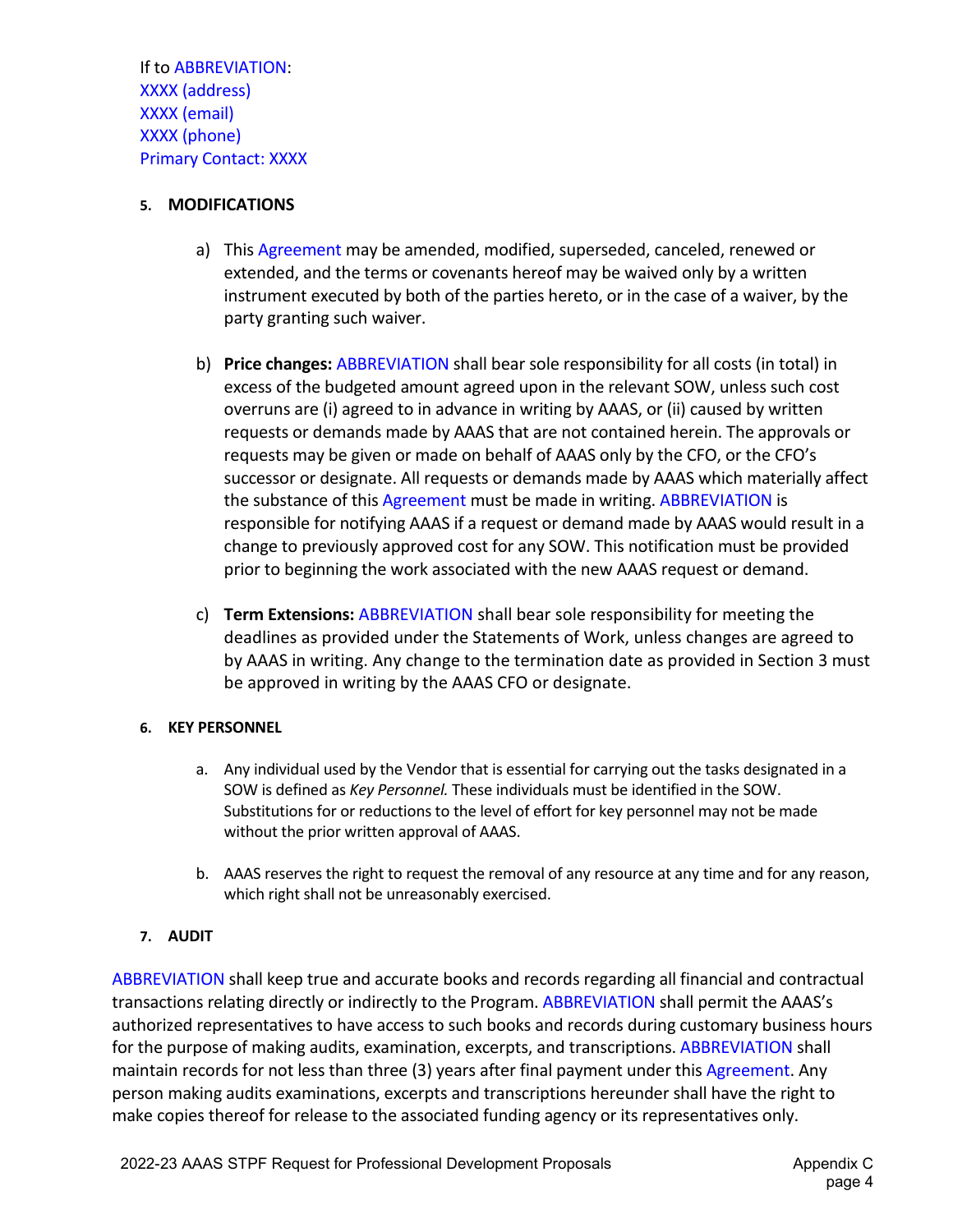ABBREVIATION agrees to comply with the requirements of the federal Uniform Guidance regarding audits and will promptly provide AAAS with copies of the certified audited Uniform Guidance report, as soon as they are available, and will notify AAAS promptly of any material findings that relate specifically to this Agreement, with a written corrective plan.

## **8. PROPRIETARY RIGHTS**

With regard to materials, inventions, and ideas written, suggested or submitted by ABBREVIATION pursuant to this Contract, ABBREVIATION hereby grants to AAAS non-exclusive, transferable, irrevocable, royalty free license to exercise or have exercised on its behalf all of the rights provided by copyright throughout the world.

AAAS agrees to obtain ABBREVIATION's written permission before using ABBREVIATION's name in connection with this project. ABBREVIATION agrees to obtain AAAS's written permission before using AAAS's name in connection with this project.

AAAS hereby grants to ABBREVIATION a limited, revocable, non-exclusive, non-transferable, royaltyfree right and license only during the Term of this Agreement and only as directed by AAAS to use AAAS property, information, software, programming code (source and object), application programs interfaces (APIs), branding, designs, ideas, concepts, documentation, content, or materials provided or made available by AAAS and/or its suppliers (collectively, the "AAAS Materials"). The right to "Use" shall be as expressly directed by AAAS and may include the right to reproduce, modify, and create derivative works of the AAAS Materials, but in all cases only as necessary with respect to and in furtherance of the Services described herein. Nothing in this Agreement shall convey to ABBREVIATION any further rights, title, or interest in and to any AAAS Materials or any other AAAS interests, licenses, or rights, and nothing herein shall be construed as granting to ABBREVIATION any exclusive rights or in limiting in any manner any of AAAS's rights or activities. ABBREVIATION agrees that all AAAS Materials shall remain at all times the property of AAAS and/or its suppliers and AAAS hereby reserves all other rights not expressly granted in writing. Any use by ABBREVIATION of AAAS's trademarks, trade names, service marks, domain names, or logos shall only be with AAAS's prior written permission and only be in accordance with AAAS's then current trademark usage practices and any quality control measures, which AAAS may communicate to ABBREVIATION from time to time. The use of AAAS's trademarks by ABBREVIATION and all goodwill attendant thereto shall inure exclusively to the benefit of AAAS.

The parties acknowledge that ABBREVIATION, in performing the Services under this Agreement for AAAS, may use software tools or other pre-existing technology or platform system that were created or licensed by ABBREVIATION prior to the date of this Agreement (collectively "ABBREVIATION Technology Platform"). The parties agree that the ABBREVIATION Technology Platform shall be and remain at all times the property of ABBREVIATION and/or its third-party licensors or suppliers. When not included in Work Product and when only made available to provide the Services, ABBREVIATION hereby grants to AAAS a non-exclusive, non-transferable right and license to install and use such ABBREVIATION Technology Platform during the Term of this Agreement solely in connection with the receipt and utilization of the Service and solely for AAAS's internal business purposes.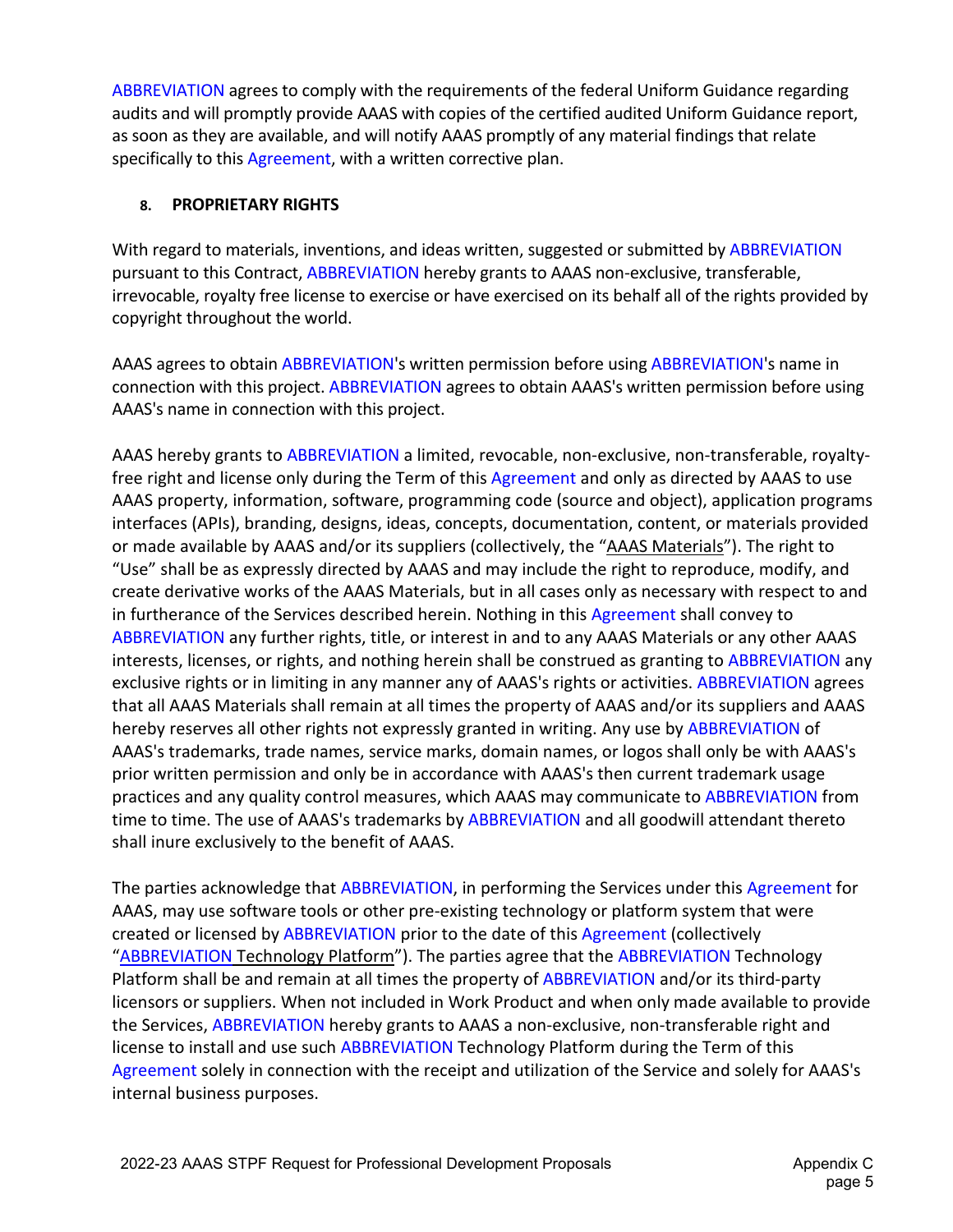Unless otherwise agreed to by the parties, ABBREVIATION shall be solely responsible and liable for obtaining any and all necessary rights to any Third-Party Materials utilized to enable ABBREVIATION to perform its obligations and provide the Services under this Agreement. For any license required to be in AAAS's name, ABBREVIATION shall assist AAAS with obtaining a license to use any Third-Party Materials. The term "Third-Party Materials" shall mean data, software, or equipment provided by a third party (other than ABBREVIATION). ABBREVIATION shall set forth in the applicable SOW any Third-Party Materials for which AAAS will be required to execute a separate license agreement with a third party.

# **9. PROTECTION OF CONFIDENTIAL / PROPRIETARY INFORMATION**

ABBREVIATION agrees that it will not, at any time during the Term or for no less than five (5) years thereafter, copy or reproduce, publish, sell, use, make any commercial use of, exploit, disclose or divulge any Proprietary Information of AAAS, directly or indirectly, to any other person or entity except: (i) at the written direction of AAAS and only in furtherance of the Services to be performed for the benefit of AAAS; (ii) to the extent necessary to comply with law or the valid order of a court or governmental agency of competent jurisdiction, in which event ABBREVIATION will promptly notify AAAS (where permissible under law) and will seek or assist AAAS with seeking confidential treatment of such information; and (iii) to ABBREVIATION's accountants, financial advisors, and/or attorneys as part of its normal reporting or review procedures or to enforce its rights pursuant to this Agreement. Only employees or contractors of ABBREVIATION who have been assigned to perform the Services for AAAS may access and view the Proprietary Information. ABBREVIATION further agrees that such Proprietary Information will at all times remain the property of AAAS (or its licensors or suppliers) and agrees to take all necessary and appropriate procedures, using no less than commercially reasonable efforts, to maintain the confidentiality of the Proprietary Information. In the event of dissemination, disclosure, or use of the Proprietary Information which is not permitted by this Agreement, ABBREVIATION shall notify AAAS immediately in writing and will use reasonable efforts to assist AAAS in minimizing the damage from such disclosure. In the event that ABBREVIATION's engagement with AAAS terminates or expires for any reason or upon the prior request of AAAS, ABBREVIATION will return to AAAS all Proprietary Information of AAAS in its possession or under its direct or indirect control. These obligations of confidentiality will survive the termination of this Agreement for three years (or longer for any trade secrets).

Unless otherwise agreed, ABBREVIATION shall be responsible and liable for receiving, storing, and restoring on behalf of AAAS all AAAS Proprietary Information under its possession or control as result or in furtherance of the Services to be performed under this Agreement. At any time during the term, AAAS may request the deletion or destruction of certain AAAS Proprietary Information.

The term "Proprietary Information" shall mean any and all knowledge, information, or data of AAAS, whether written or oral and whether written or on electronic media, however produced or reproduced, that is marked as "Confidential" and/or "Proprietary" or which is reasonably understood, without such marking, to be a valuable, special, or unique asset of AAAS or which is reasonably understood, without such marking, to be information that if disclosed is or could be damaging or harmful to AAAS or its members, business, operations, or interests, including, without limitation, the Personal Data (as defined below), the terms of any agreement between AAAS and ABBREVIATION, including this Agreement, any reports, prototypes, methods, techniques, processes, procedures, codes, software, research, know-how, drawings, charts, plans, budgets, business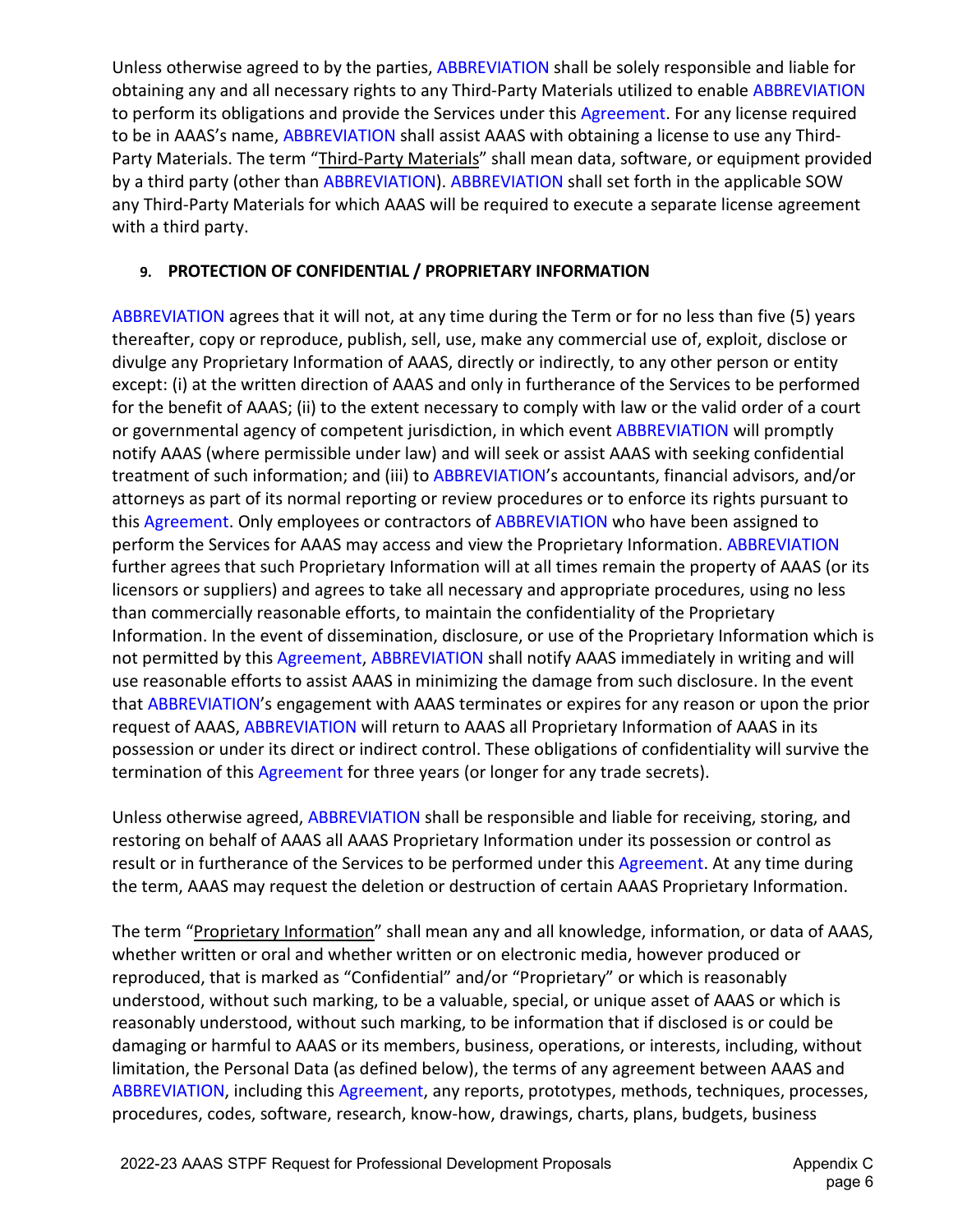opportunities, pricing, salary information, contractual arrangements and negotiations, and any other proprietary or sensitive information used or developed by AAAS at any time prior to or during the period of ABBREVIATION's engagement by AAAS and disclosed to or learned by ABBREVIATION during such period. Proprietary Information does not include information which (i) if not Personal Data provided by or generated or collected for AAAS, is or becomes available to the public through no wrongful act of ABBREVIATION; (ii) is independently received by ABBREVIATION from a third party with no restrictions on disclosure or (iii) is in ABBREVIATION's possession with the full right to disclose prior to its receipt from AAAS.

# **10. PROTECTION OF PERSONAL DATA**

Notwithstanding and in addition to the confidentiality obligations herein, ABBREVIATION also agrees that it will maintain appropriate technical and organizational measures to comply with industry best practices and all applicable laws, rules, and regulations with respect to its use, handling, security, storage, and disclosure (as permitted by AAAS) of any Personal Data (as such term is defined below), provided, made available by, or stored on behalf of AAAS or which may be collected or generated by ABBREVIATION on behalf of AAAS in connection with performing the Services. In addition, ABBREVIATION shall provide its Services in accordance with generally recognized information security practices, guidelines, or requirements to the extent applicable.

ABBREVIATION shall immediately (and in any event, within 24 hours after ABBREVIATION becomes aware that any Personal Data that has been disclosed or revealed to, or accessed by, any unauthorized person, whether inadvertently or intentionally) provide AAAS with notice of any security breach and immediately and at its own expense investigate and take all steps to identify, prevent, and mitigate the effects of such security breach.

ABBREVIATION shall promptly provide to AAAS a detailed description of the incident, the Personal Data accessed, the identity (if known) of any affected individual(s), and such other information as AAAS may reasonably request concerning the security breach and conduct any recovery necessary to remediate the impact.

ABBREVIATION acknowledges that ABBREVIATION shall bear any cost AAAS may incur as a result of such security breach to the extent such data was under ABBREVIATION's control or in ABBREVIATION's possession, including the cost of any notification of any affected individuals required of or undertaken by AAAS.

ABBREVIATION shall have a general obligation under this Agreement to process, handle, and store any Personal Data only in accordance with AAAS's instructions, applicable laws and regulations, and only to the extent necessary to carry out the purposes of this Agreement and provide the Services for AAAS's benefit. The term "Personal Data" shall mean collectively all data that (i) identifies or can be used to identify an individual (including, without limitation, names, signatures, addresses, telephone numbers, e-mail addresses and other unique identifiers); or (ii) can be used to authenticate an individual (including, without limitation, employee identification numbers, government-issued identification numbers, passwords or PINs, financial account numbers, credit report information, biometric or health data, answers to security questions and other personal identifiers). Personal Data shall include any non-public personal information regarding any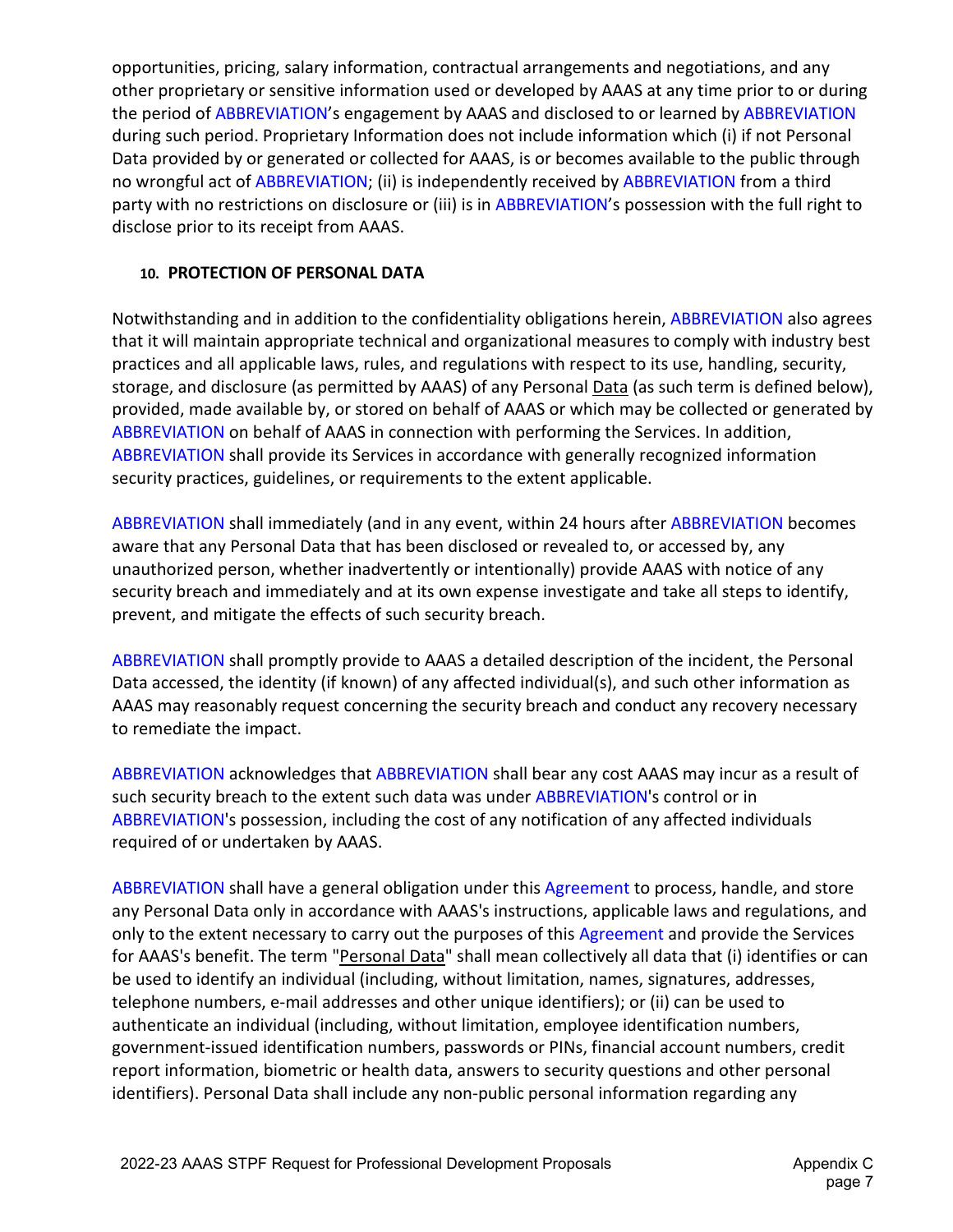individual that is subject to applicable national, state, regional, and/or local laws and regulations governing the privacy, security, confidentiality and protection of non-public personal information.

Unless otherwise agreed, ABBREVIATION shall be responsible and liable for receiving, storing, and restoring on behalf of AAAS all AAAS Personal Data under its possession or control as result or in furtherance of the Services to be performed under this Agreement. ABBREVIATION shall provide (or procure) sufficient equipment, software, and media to handle, store, archive, and restore all AAAS Personal Data maintained on behalf of AAAS. All AAAS Personal Data shall also be stored, transmitted, and delivered by ABBREVIATION in an encrypted manner (with a key for AAAS). ABBREVIATION shall have no right under the Agreement to delete any AAAS Personal Data without AAAS's prior written consent. But, at any time during the term, AAAS may request the deletion of or have the capability to delete certain AAAS Personal Data.

## **11. WARRANTIES AND INDEMNITIES**

ABBREVIATION represents and warrants:

- a. **General:** That ABBREVIATION's resources assigned to perform the Services have the unique training, experience, and skills necessary to perform the Services and provide the work product and related deliverables set forth in the Statement(s) of Work, and agree to perform the Services in a professional, competent, and timely manner in accordance with all applicable laws. That ABBREVIATION is free to enter into this Agreement and to assume the obligations herein, and is not subject to any conflicting obligations which will or might interfere with the execution and performance of this Agreement; that has the right to grant AAAS the rights which are herein granted; that there are and will be no contingent obligations of any kind including but not limited to commissions, fees, compensation or credit not specified herein; that ABBREVIATION will comply with all the terms and provisions hereto; that ABBREVIATION has not made, and will not make, any assignment which will or might conflict with or impair the complete enjoyment of AAAS's rights hereunder.
- b. **Allowable Costs:** ABBREVIATION warrants that all costs incurred hereunder and billed to AAAS shall be in accordance with the terms of this Agreement, including the budget, and the cost principles applicable to the ABBREVIATION's type of organization, including, but not limited to:

| 45 CFR Subpart 31.2 | For-Profit (commercial) Organizations                     |
|---------------------|-----------------------------------------------------------|
| OMB 2 CFR 200       | Uniform Administrative Requirements, Cost Principles, and |
|                     | <b>Audit Requirements for Federal Awards</b>              |

- c. **Rights:** That all materials of ABBREVIATION hereunder will be wholly original with ABBREVIATION, or ABBREVIATION has rights as necessary to use such materials under this Agreement, or that such materials are in the public domain throughout the world, and will not infringe upon or violate any copyright of, or the right of privacy of, any person or entity, or constitute a libel or slander of any person or entity, and will not infringe upon or violate any other right of any person or entity.
- d. **Independent Contractor:** That insofar as AAAS and ABBREVIATION are concerned, ABBREVIATION will render Services hereunder as an independent contractor. All persons employed by ABBREVIATION who render Services hereunder shall be, and shall remain, employees of ABBREVIATION, and ABBREVIATION will be solely and fully responsible for all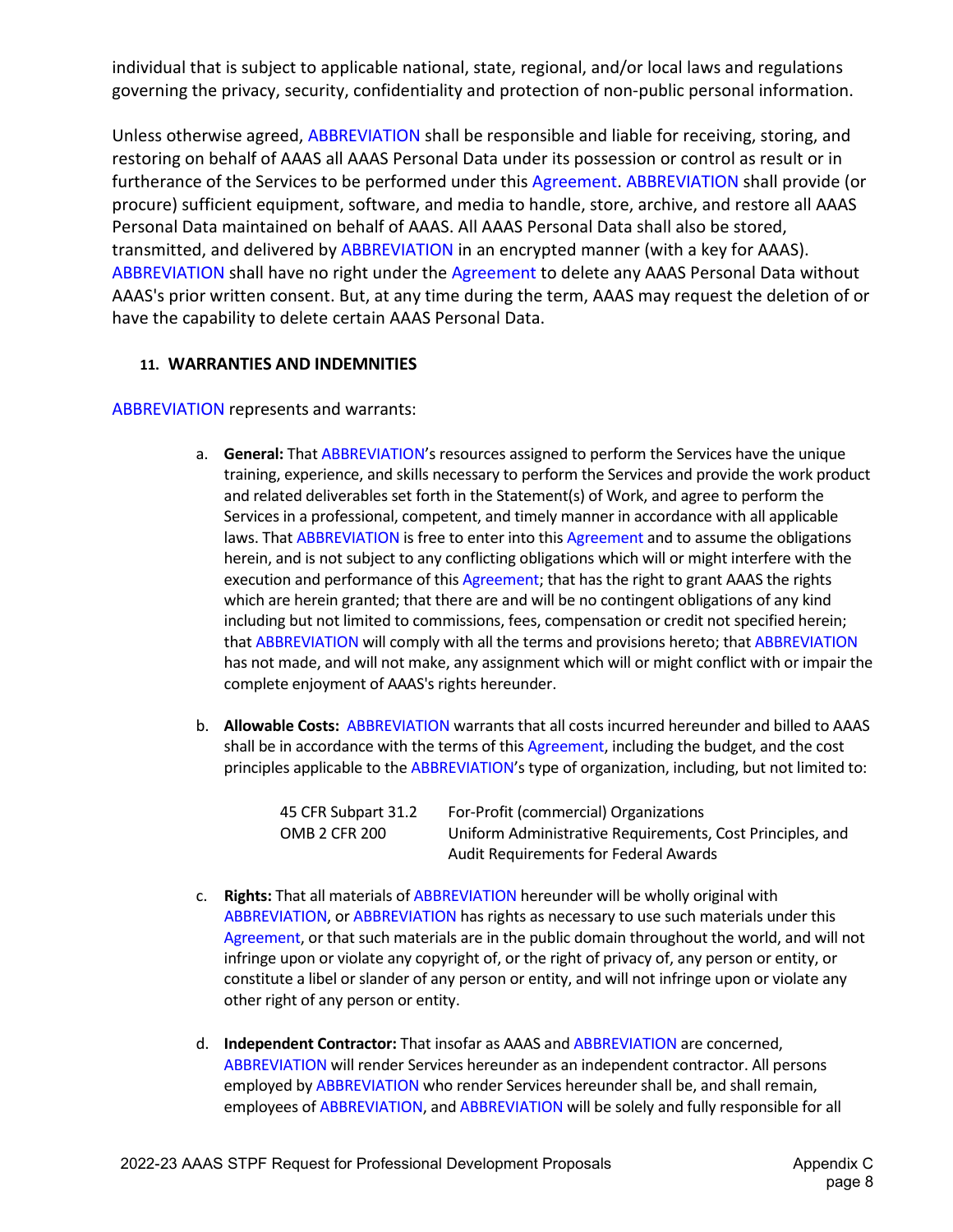customary employer obligations (including payroll, tax withholdings, worker's compensation insurance, and the like) for its employees. ABBREVIATION hereby agrees to defend, indemnify and hold harmless AAAS and its affiliates, employees, representatives, directors, officials, agents and attorneys from and against any and all claims, losses, liabilities, assessments, penalties, costs and expenses (including attorneys' fees) related to or arising from any failure to make any withholdings from compensation payable to ABBREVIATION hereunder.

- e. **Indemnification:** To the extent allowed by applicable law, each party hereby agrees to defend, indemnify and hold harmless the other party, and such indemnified party's affiliates, employees, representatives, directors, officials, agents and attorneys from and against any and all claims, losses, liabilities, assessments, penalties, costs and expenses (including attorneys' fees) related to or arising from acts, omissions, or breach of this Agreement by the indemnifying party, its subcontractors, employees, or agent. In no event shall the indemnifying party, or its respective principals, members or employees be liable for consequential, special, indirect, incidental, punitive or exemplary damages, costs, expenses, or losses (including, without limitation, lost profits and opportunity costs).
- f. **Insurance:** ABBREVIATION warrants it has in place at the time of execution and will maintain throughout the term of this Agreement:
	- i. Workers compensation insurance in compliance with all applicable laws.
	- ii. General liability insurance of not less than \$2,000,000 written by an insurance company licensed to do business in the District of Columbia.
	- iii. Without limiting ABBREVIATION's indemnification of AAAS, ABBREVIATION also agrees to indemnify, defend, and hold AAAS and the officers, and employees of AAAS harmless from and against any and all claims by any employees of ABBREVIATION of the nature of Comprehensive/Commercial General Liability.
	- iv. Vendor agrees that it will provide evidence of coverage upon request by AAAS.

## **12. CONFLICT OF INTEREST**

- a. ABBREVIATION warrants that, to the best of ABBREVIATION's knowledge and belief, there are no relevant facts or circumstances that could give rise to an organizational conflict of interest as defined as activities or relationships with any third party (whether a person or organization) which would cause ABBREVIATION to be unable or potentially unable to render impartial assistance or advice to AAAS, or ABBREVIATION's objectivity in performing the work might be impaired, or resulting in an unfair competitive advantage, or that ABBREVIATION has disclosed all such relevant information to AAAS.
- b. ABBREVIATION warrants that it has a conflict of interest policy in place for its employees and contractors, and that should any conflict arise under those policies which impact this Agreement, AAAS will be promptly notified.
- c. ABBREVIATION further agrees that if an actual or potential organization conflict of interest is discovered after this Agreement is executed ABBREVIATION will make a full disclosure in writing to AAAS. This disclosure shall include a description of actions which ABBREVIATION has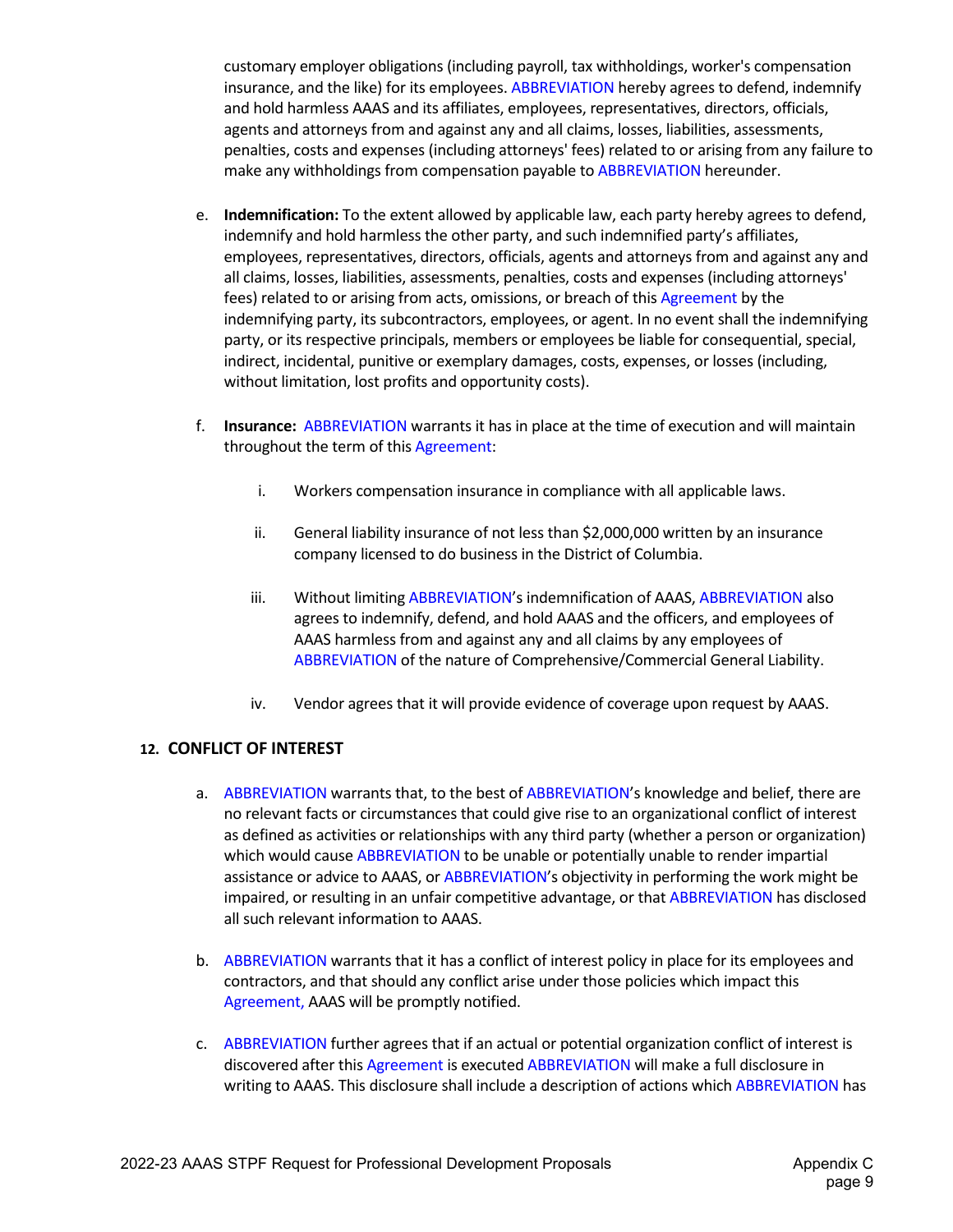taken or proposes to take, after consultation with AAAS, to avoid, mitigate or neutralize the actual or potential conflict.

d. AAAS may terminate this Agreement for convenience, in whole or in part if, in AAAS's sole discretion, it deems such termination necessary to avoid an organizational conflict of interest. If ABBREVIATION was aware of a potential organizational conflict of interest prior to the execution of this Agreement or discovered an actual or potential conflict after execution of this Agreement and did not disclose or misrepresented relevant information to AAAS, AAAS may terminate this Agreement for default, and may pursue such other remedies as may be permitted under this Agreement or by law.

## **13. CERTIFICATIONS**

By signing this Agreement, ABBREVIATION certifies that to the extent applicable to ABBREVIATION's organization:

- a. By signing this Contract, ABBREVIATION certifies that to the extent applicable to ABBREVIATION, ABBREVIATION is in compliance with Executive Order 11246, entitled "Equal Employment Opportunity" as amended by Executive Order 11375, and as supplemented in Department of Labor regulations (41 CFR - Part 60), the Vietnam Era Veterans Readjustment Assistance Act of 1974 and Section 503 of the Vocational Rehabilitation Act of 1973 and also agree that these laws are incorporated herein by this reference. ABBREVIATION also agrees to comply with the provisions of Executive Order 13496 (29 CFR Part 471), relating to the notice of employee rights under federal labor laws.
- b. ABBREVIATION shall comply with all applicable laws, statutes, rules, ordinances, codes, orders and regulations of all federal, state, local and other governmental and regulatory authorities and of all insurance bodies applicable to the ABBREVIATION premises in performing its obligations under this Agreement.
- c. ABBREVIATION (referred to as "contractor" in this section) shall comply with Executive Order 11246, as amended, Section 503 of the Rehabilitation Act of 1973, as amended, and the Vietnam Era Veterans' Readjustment Assistance Act, as amended, which are administered by the United States Department of Labor ("DOL"), Office of Federal Contract Compliance Programs ("OFCCP"). The equal employment opportunity clauses of the implementing regulations, including but not limited to 41 C.F.R. §§ 60.1-4, 60-300.5(a), and 60-741.5(a), are hereby incorporated by reference, with all relevant rules, regulations and orders pertaining thereto. This contractor and subcontractor shall abide by the requirements of 41 C.F.R. §§ 60-1.4(a), 60-300.5(a) and 60-741.5(a). These regulations prohibit discrimination against qualified individuals based on their status as protected veterans or individuals with disabilities, and prohibit discrimination against all individuals based on their race, color, religion, sex, sexual orientation, gender identity, or national origin. Moreover, these regulations require that covered prime contractors and subcontractors take affirmative action to employ and advance in employment individuals without regard to race, color, religion, sex, sexual orientation, gender identity, national origin, protected veteran status or disability.
- d. ABBREVIATION also shall comply with Executive Order 13496 and with all relevant rules, regulations and orders pertaining thereto, to the extent applicable. The employee notice clause and all other provisions of 29 C.F.R. Part 471, Appendix A to Subpart A, are hereby incorporated by reference.
- e. Section 889 of the John S. McCain National Defense Authorization Act for Fiscal Year 2019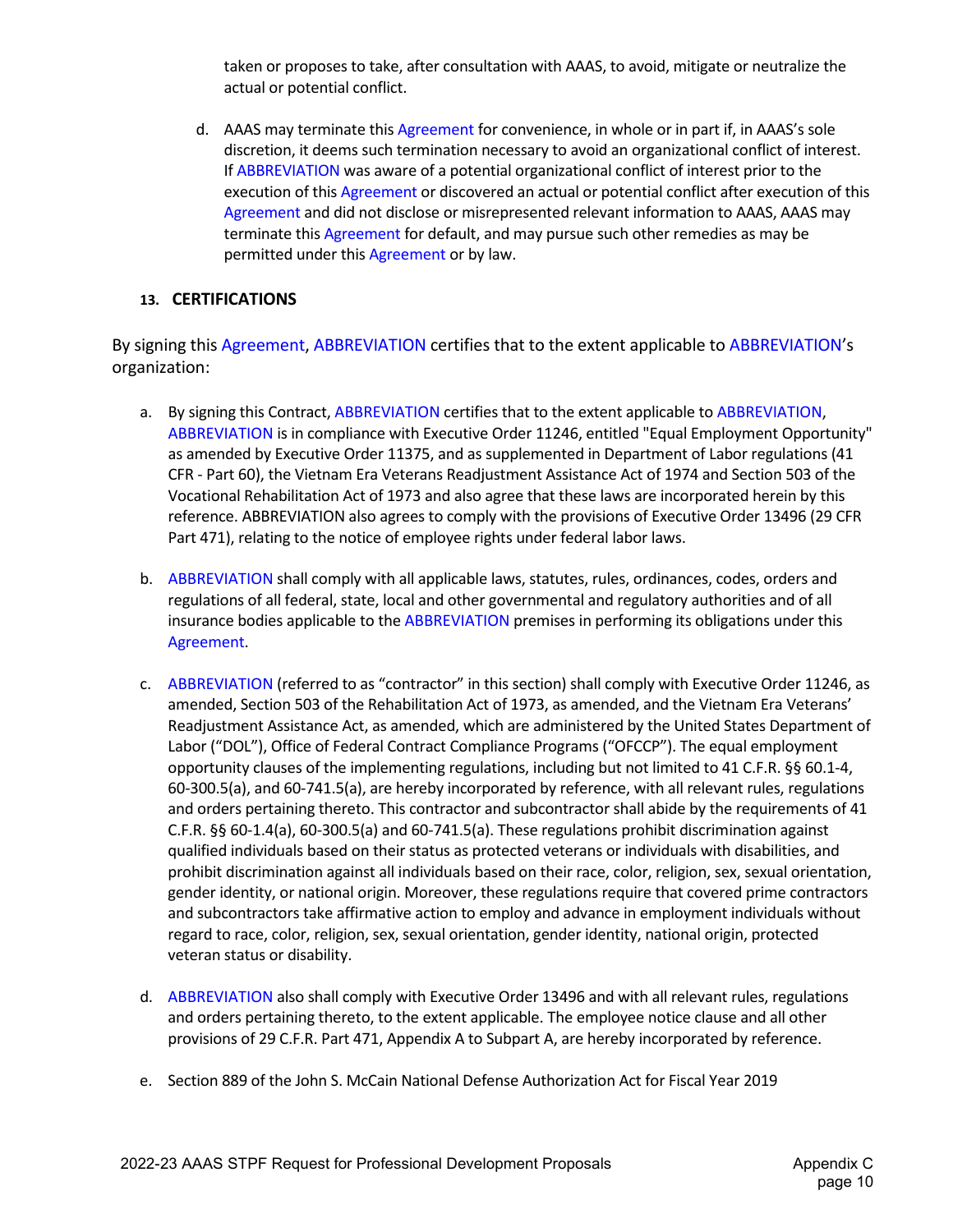Section 889 of the John S. McCain National Defense Authorization Act for Fiscal Year 2019, of the National Defense Authorization Act (NDAA) for Fiscal Year (FY) 2019 (Public Law 115-232), prohibits the use of loan or grant funds to procure or obtain, extend, or renew a contract to procure or obtain, or enter into a contract (or extend or renew a contract) to procure or obtain the equipment, services, or systems prohibited systems as identified in section 889 of the NDAA for FY 2019.

In accordance with the newly revised 2 CFR § 200.216 and § 200.471, a recipient and subrecipient are prohibited from entering into contracts (or extending or renewing contracts) with entities that use covered telecommunications equipment or services. This prohibition shall apply even if the contract is not intended to procure or obtain any equipment, system, or service that uses covered telecommunications equipment or services.

For the purposes of this article,

- 1) COVERED TELECOMMUNICATIONS EQUIPMENT OR SERVICES means any of the following:
	- Telecommunications equipment produced by Huawei Technologies Company or ZTE Corporation (or any subsidiary or affiliate of such entities);
	- For the purpose of public safety, security of government facilities, physical security surveillance of critical infrastructure, and other national security purposes, video surveillance and telecommunications equipment produced by Hytera Communications Corporation, Hangzhou Hikvision Digital Technology Company, or Dahua Technology Company (or any subsidiary or affiliate of such entities);
	- Telecommunications or video surveillance services provided by such entities or using such equipment; or
	- Telecommunications or video surveillance equipment or services produced or provided by an entity that the Secretary of Defense, in consultation with the Director of the National Intelligence or the Director of the Federal Bureau of Investigation, reasonably believes to be an entity owned or controlled by, or otherwise connected to, the government of a covered foreign country.
- 2) COVERED FOREIGN COUNTRY means the People's Republic of China.

To the extent applicable, ABBREVIATION shall include the provisions of this section in every subcontract or purchase order so that such provisions shall be binding upon each contractor, subcontractor or vendor performing services or providing materials relating to this Agreement and the services provided pursuant to the terms hereof.

- f. **Debt and Debarment**: ABBREVIATION certifies that it is not delinquent on any Federal Debt. ABBREVIATION certifies that it is not presently debarred, suspended, proposed for debarment, declared ineligible, or voluntarily excluded from covered transactions by a Federal department or agency.
- **g. Drug-Free Workplace**: ABBREVIATION is in compliance with the Drug-Free Workplace Act of 1988 (see summary included as Attachment B).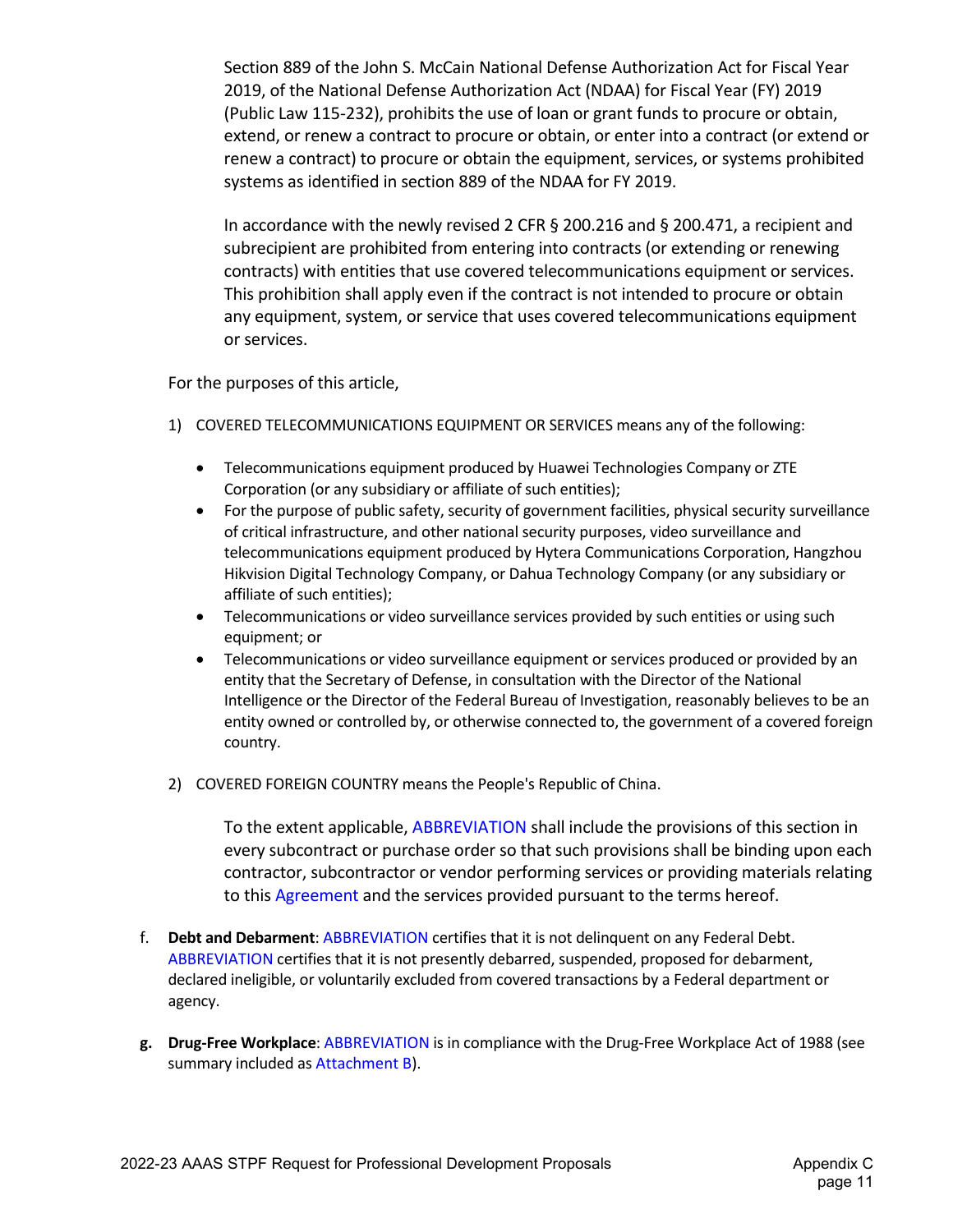### **h. Lobbying:**

- i. No federal appropriated funds have been paid or will be paid, by or on behalf of ABBREVIATION, to any person for influencing or attempting to influence an officer or employee of any agency, a Member of Congress, an officer or employee of Congress, or an employee of a Member of Congress in connection with the awarding of any federal contract, the making of any Federal grant, the making of any Federal loan, the entering into of any cooperative agreement, and the extension, continuation, renewal, amendment, or modification of any Federal contract, grant, load, or cooperative agreement.
- ii. If any funds other than Federal appropriated funds have been paid or will be paid to any person for influencing or attempting to influence an officer or employee of any agency, a Member of Congress, an officer or employee of Congress, or an employee of a Member of Congress in connection with the Federal grant under which this Agreement is made, ABBREVIATION shall complete and submit Standard Form-LLL, "Disclosure Form to Report Lobbying," in accordance with its instructions.

## **14. NO ASSIGNMENT**

ABBREVIATION may not assign this Agreement, in whole or in part, without the advance written consent of AAAS.

### **15. ENTIRE UNDERSTANDING**

This Agreement expresses the entire understanding of the parties hereto and replaces all former Agreements, understanding or representations relating in any way to the subject matter hereof, and contains all of the terms, conditions, understandings and promises of the parties hereto in the premises. No officer, employee or representative of AAAS has any authority to make any representation or promise not contained in this Agreement, and ABBREVIATION acknowledges that ABBREVIATION has not executed this Agreement in reliance upon any promise or representation not expressly set forth in this Agreement.

## **16. ENFORCEMENT / WAIVER**

The failure of either party at any time or times to require the performance of any provision hereof shall in no manner affect the right at a later time to enforce the same. No waiver by either party of the breach of any term or covenant contained in this Agreement, whether by conduct or otherwise, in any one or more instances, shall be deemed to be, or construed as, a further or continuing waiver of any breach, or a waiver of the breach of any other terms or covenants contained in this Agreement.

## **17. INTERPRETATION**

If any provision of this Agreement is judicially determined to be invalid or unenforceable, in whole or in part, the remaining provisions shall nevertheless be binding and enforceable and shall be enforced to the maximum permissible extent.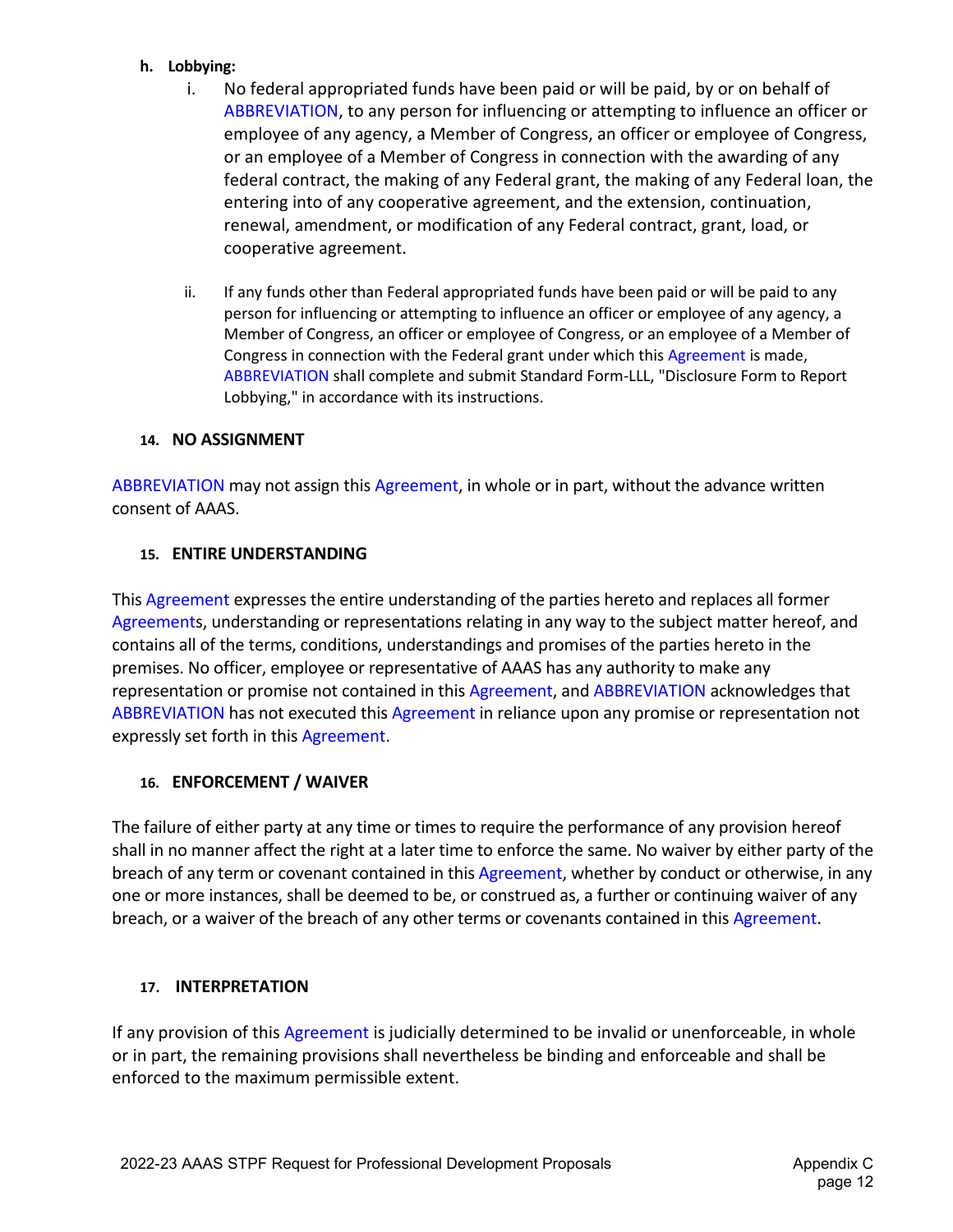# **18. RESOLUTION OF DISPUTES / JURISDICTION / GOVERNANCE**

- a. The parties agree that any dispute or controversy arising out of or relating to this Agreement or the performance or breach thereof which cannot be resolved at the working level shall be submitted for resolution to the AAAS Chief Executive Officer or designate. In the event a satisfactory resolution is not reached at that level, the parties may pursue other legal remedies.
- b. The parties hereby agree that such legal action shall be adjudicated before a court located in the District of Columbia and both parties hereby submit to the exclusive jurisdiction of the courts of the District of Columbia and of the federal courts in the District of Columbia with respect to any action or legal proceeding commenced by any party, and irrevocably waive any objection each party now or hereafter may have respecting the venue of any such action or proceeding brought in such a court or respecting the fact that such court is an inconvenient forum, relating to or arising out of this Agreement.
	- c. This Agreement and any underlying SOWs shall be interpreted and governed in accordance with the laws of the District of Columbia, without regard to its rules governing the conflict of laws.

# **19. REMEDIES**

Breach of any provision of this Agreement will cause AAAS irreparable injury and damage that cannot be reasonably or adequately compensated in damages in an action at law. Accordingly, without limiting any right or remedy that AAAS may have in the premises, ABBREVIATION specifically agrees that AAAS shall be entitled to injunctive relief to enforce and protect its right under this Agreement.

ABBREVIATION agrees that its sole remedy in the event of any default by AAAS shall be an action against AAAS for compensation or for damages. ABBREVIATION agrees that it shall have no right to enjoin the production, distribution, advertising or any exhibition or other production hereunder or to terminate or rescind any rights in ABBREVIATION's work granted to AAAS hereunder.

# **20. CONTRACT ADMINISTRATION**

The Office of Finance and Administration, AAAS, 1200 New York Ave, NW, Washington, DC 20005 has full and complete contract administration authority and responsibilities. All substantive matters should be directed to the AAAS Contact Point identified in this Agreement. The AAAS Contact Point is not authorized to amend or alter this Agreement.

# **21. MISCELLANEOUS**

The section headings in this Agreement are for convenience and reference only, and they shall in no way define, limit or describe the scope thereof and will not be considered in the interpretation or construction hereof. Any term or condition of this Agreement which by its nature is intended to survive the expiration or earlier termination hereof shall survive such expiration or termination and continue, thereafter, in full force and effect.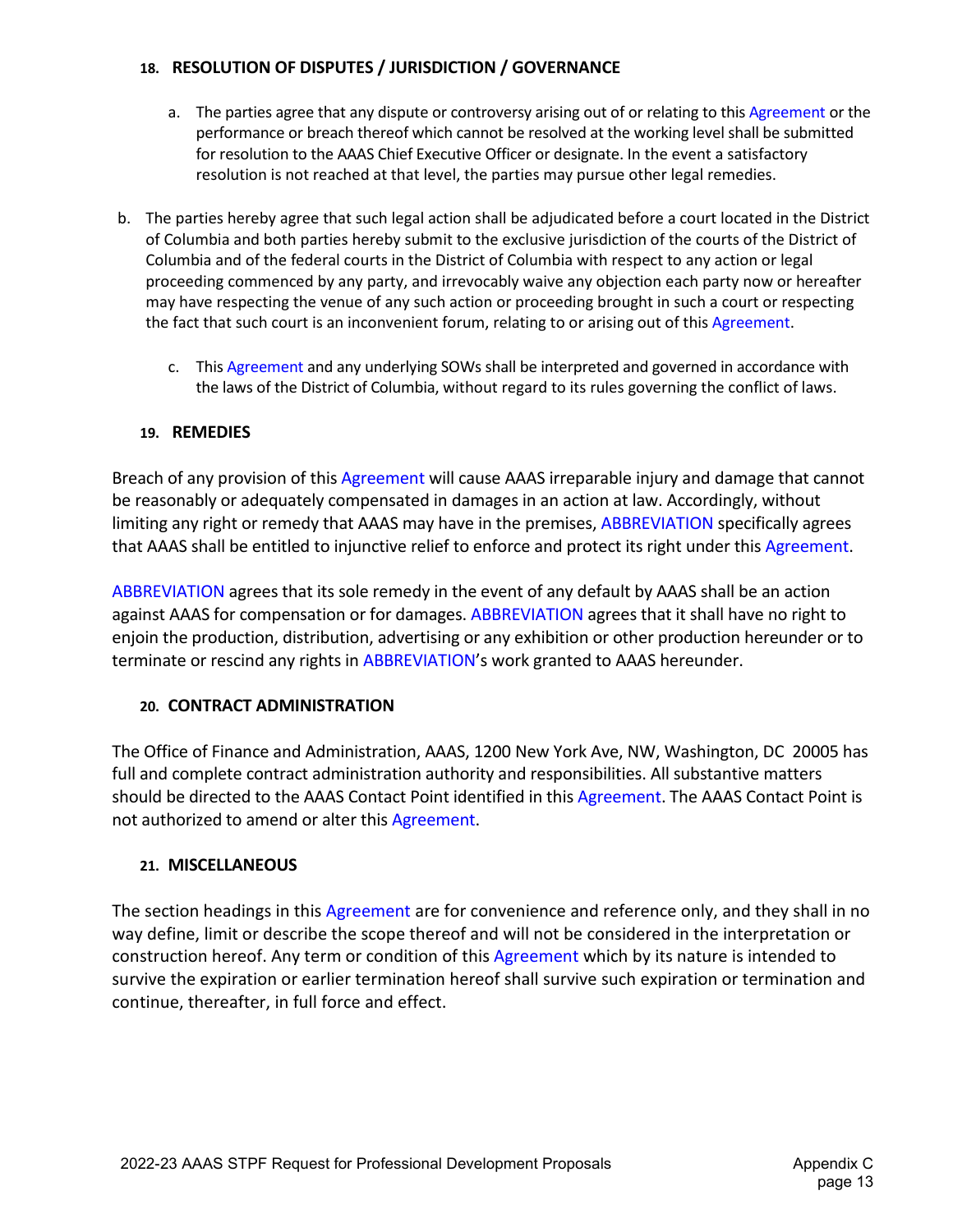# *Please indicate your acceptance of and agreement with the foregoing by signing in the space provided below and initialing each page of this Agreement.*

ON BEHALF OF ABBREVIATION:

\_\_\_\_\_\_\_\_\_\_\_\_\_\_\_\_\_\_\_\_\_\_\_\_\_\_\_\_\_\_\_\_\_\_

ON BEHALF OF THE AMERICAN ASSOCIATION FOR THE ADVANCEMENT OF SCIENCE:

Signature Date Name: XXXX Title: XXXX

Signature Date Name: Tanisha Black Title: Chief Financial Officer, AAAS

\_\_\_\_\_\_\_\_\_\_\_\_\_\_\_\_\_\_\_\_\_\_\_\_\_\_\_\_\_\_\_\_\_\_

Signature Date Name: Julia MacKenzie Title: CPO, Office of Science, Policy, and Society Programs

\_\_\_\_\_\_\_\_\_\_\_\_\_\_\_\_\_\_\_\_\_\_\_\_\_\_\_\_\_\_\_\_\_\_

\_\_\_\_\_\_\_\_\_\_\_\_\_\_\_\_\_\_\_\_\_\_\_\_\_\_\_\_\_\_\_\_\_\_

Signature Date Name: Rashada Alexander Title: Director, Science & Technology Policy Fellowships

Attachment A: Statement of Work Attachment B: Drug Free Workplace